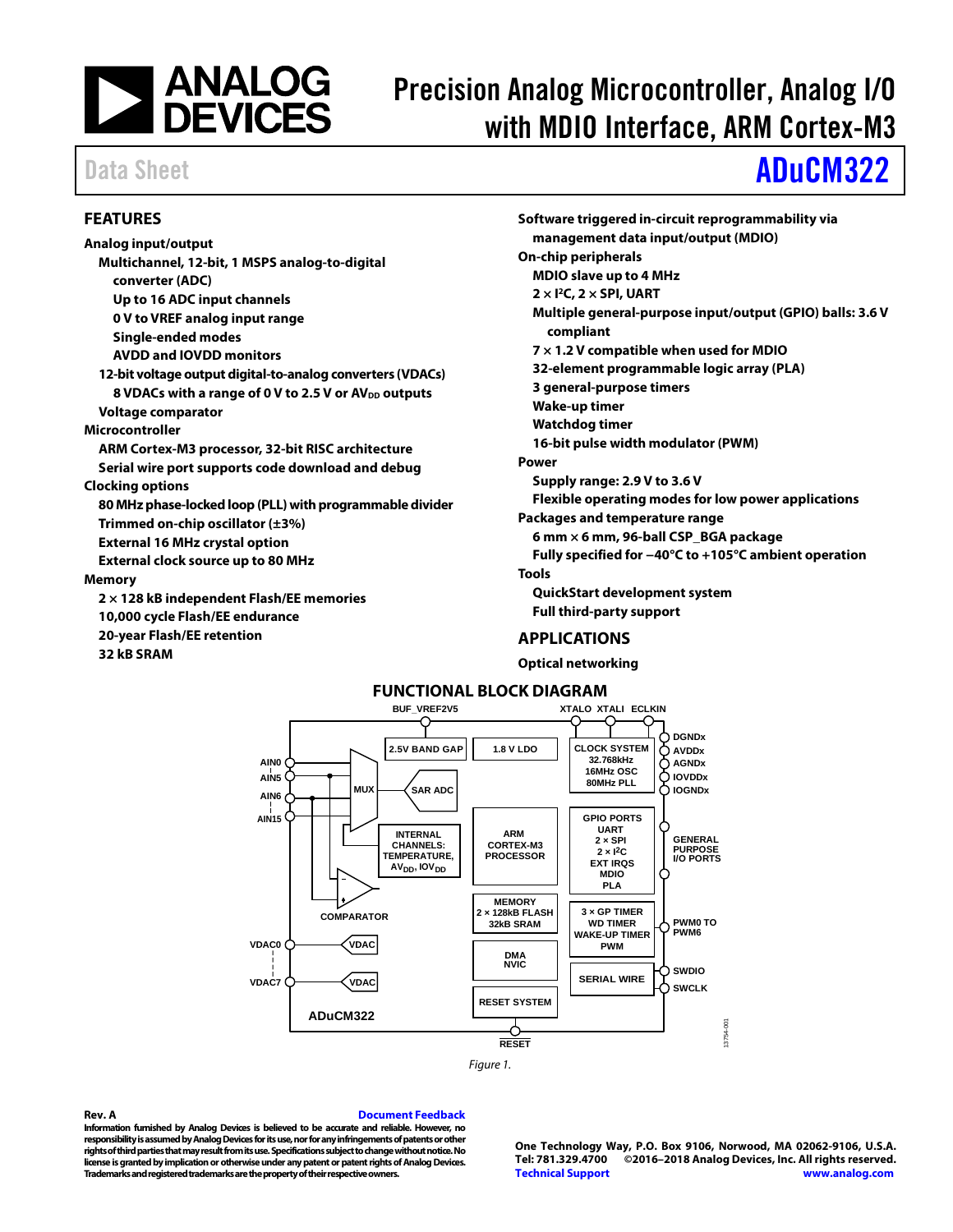## TABLE OF CONTENTS

| Recommended Circuit and Component Values 21 |  |
|---------------------------------------------|--|
|                                             |  |
|                                             |  |

### <span id="page-1-0"></span>**REVISION HISTORY**

### **4/2018—Rev. 0 to Rev. A** Changes to Table 1............................................................................ 4 Changes to Operating Junction Temperature Range, Table 9 .. 14 Updated Outline Dimensions....................................................... 23

### **2/2016—Revision 0: Initial Version**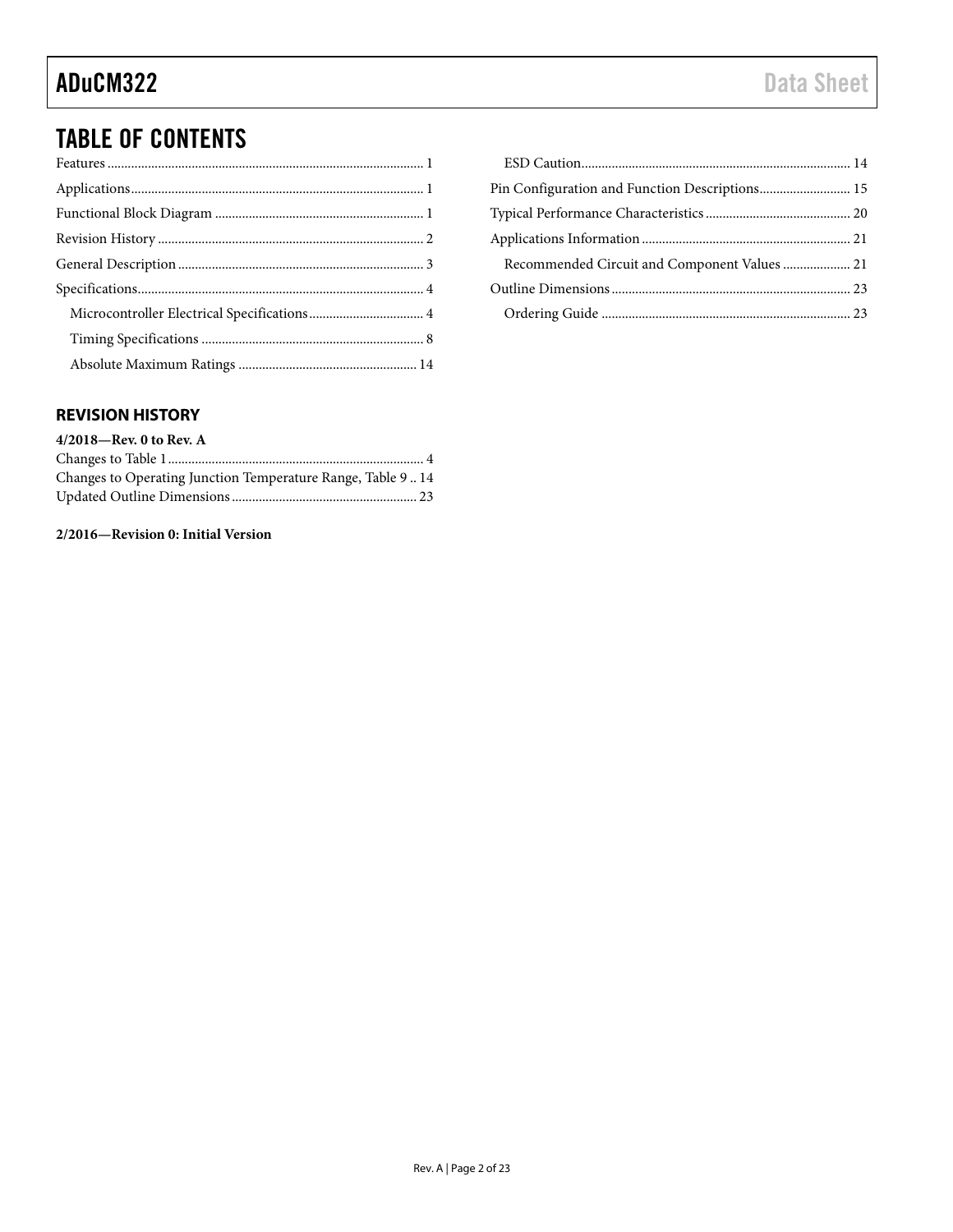## <span id="page-2-0"></span>GENERAL DESCRIPTION

The [ADuCM322](http://www.analog.com/ADuCM322?doc=ADuCM322.pdf) is a fully integrated, single package device that incorporates high performance analog peripherals together with digital peripherals controlled by an 80 MHz ARM® Cortex™-M3 processor and integral flash for code and data.

The ADC on th[e ADuCM322](http://www.analog.com/ADuCM322?doc=ADuCM322.pdf) provides 12-bit, 1 MSPS data acquisition on up to 16 input balls. Additionally, chip temperature and supply voltages can be measured.

The ADC input voltage range is 0 V to VREF. A sequencer is provided, which allows a user to select a set of ADC channels to measure in sequence without software involvement during the sequence. The sequence can optionally repeat automatically at a user selectable rate. Up to eight VDACs are provided with output ranges that are programmable to one of two voltage ranges.

Th[e ADuCM322](http://www.analog.com/ADuCM322?doc=ADuCM322.pdf) can be configured so that the digital and analog outputs retain their output voltages through a watchdog or software reset sequence. Thus, a product can remain functional even while the [ADuCM322](http://www.analog.com/ADuCM322?doc=ADuCM322.pdf) is resetting itself.

Th[e ADuCM322](http://www.analog.com/ADuCM322?doc=ADuCM322.pdf) has a low power ARM Cortex-M3 processor and a 32-bit RISC machine that offers up to 100 MIPS peak performance. Also integrated on-chip are  $2 \times 128$  kB Flash/EE memory blocks and 32 kB of SRAM. The flash comprises two separate 128 kB blocks supporting execution from one flash block and simultaneous writing/erasing of the other flash block.

Th[e ADuCM322](http://www.analog.com/ADuCM322?doc=ADuCM322.pdf) operates from an on-chip oscillator or a 16 MHz external crystal and a PLL at 80 MHz. This clock can optionally be divided down to reduce current consumption. Additional low power modes can be set via software. In normal operating mode, th[e ADuCM322](http://www.analog.com/ADuCM322?doc=ADuCM322.pdf) digital core consumes about 300 µA per MHz.

The device includes an MDIO interface capable of operating at up to 4 MHz. The capability to simultaneously execute from one flash block and write/erase the other flash block makes the [ADuCM322](http://www.analog.com/ADuCM322?doc=ADuCM322.pdf) ideal for 10G, 40G, and 100G optical applications. In addition, the nonerasable kernel code plus flags in user flash provide assistance by allowing user code to robustly switch between the two blocks of user flash code and data spaces.

Th[e ADuCM322](http://www.analog.com/ADuCM322?doc=ADuCM322.pdf) integrates a range of on-chip peripherals that can be configured under software control, as required in the application. These peripherals include  $1 \times \text{UART}, 2 \times \text{I}^2\text{C},$  and  $2 \times$ SPI serial input/output communication controllers, GPIO, 32-element PLA, three general-purpose timers, plus a wake-up timer and system watchdog timer. A 16-bit PWM with seven output channels is also provided.

GPIO balls on the device power up in high impedance input mode. In output mode, the software chooses between opendrain mode and push-pull mode. The pull-up resistors can be disabled and enabled in software. In GPIO output mode, the inputs can remain enabled to monitor the balls. The GPIO balls can also be programmed to handle digital or analog peripheral signals; in such cases, the ball characteristics are matched to the specific requirement.

A large support ecosystem is available for the ARM Cortex-M3 processor to ease product development of th[e ADuCM322.](http://www.analog.com/ADuCM322?doc=ADuCM322.pdf) Access is via the ARM serial wire debug port (SW-DP). On-chip factory firmware supports in-circuit serial download via MDIO. These features are incorporated into a QuickStart™ development system, supporting this precision analog microcontroller family.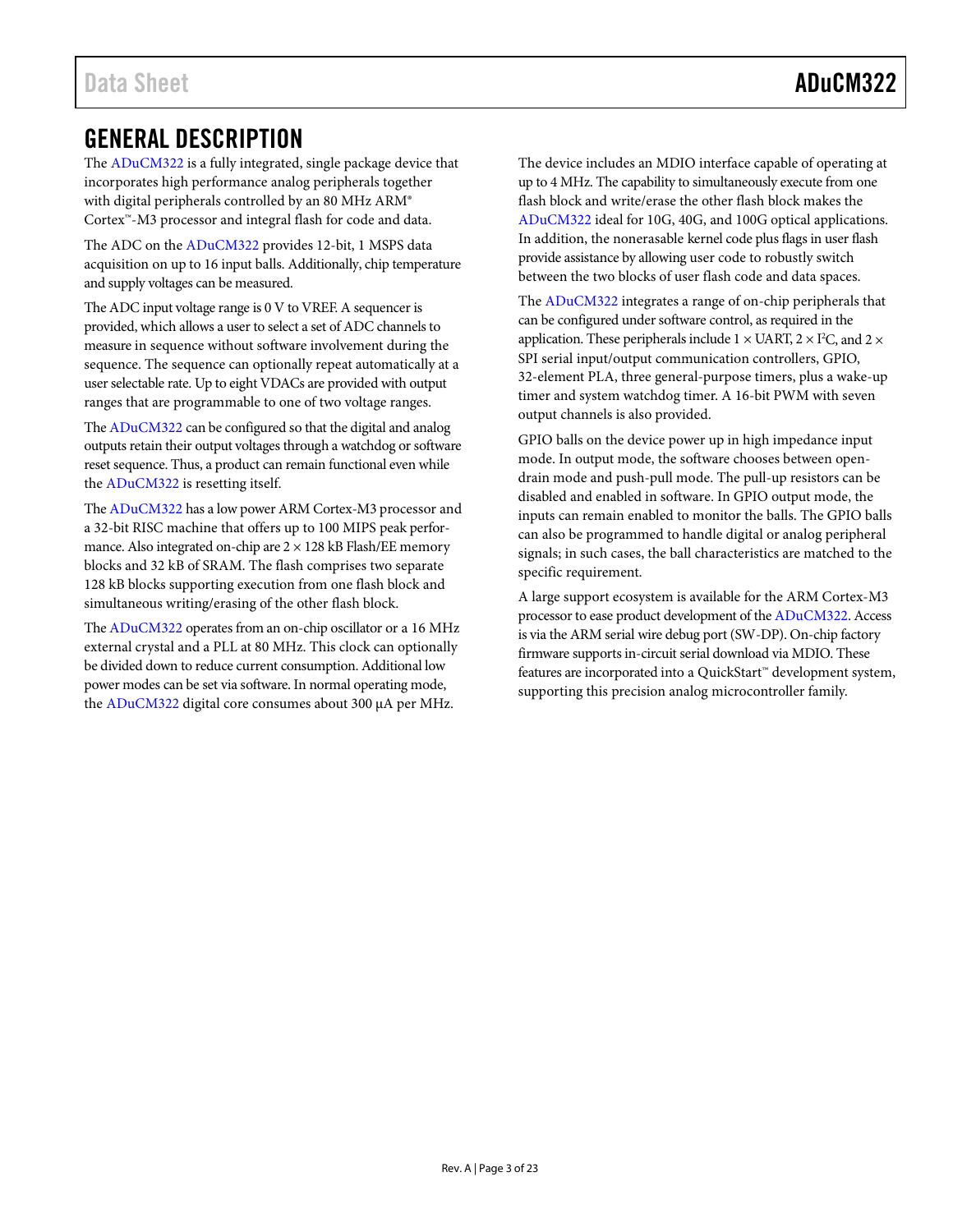## <span id="page-3-0"></span>**SPECIFICATIONS**

### <span id="page-3-1"></span>**MICROCONTROLLER ELECTRICAL SPECIFICATIONS**

AVDD = IOVDD = VDD1 = 2.9 V to 3.6 V (see [Figure 12\)](#page-19-1), maximum difference between supplies = 0.3 V, VREF = 2.5 V internal reference, f<sub>CORE</sub> = 80 MHz, T<sub>A</sub> = −40°C to +105°C, unless otherwise noted. The power-up sequence must be VDD1, IOVDDx, and AVDDx, but no delays in the sequence are required.

<span id="page-3-2"></span>

| Parameter                                      | Symbol                     | Min         | <b>Typ</b> | Max          | Unit        | <b>Test Conditions/Comments</b>                                                            |
|------------------------------------------------|----------------------------|-------------|------------|--------------|-------------|--------------------------------------------------------------------------------------------|
| ADC BASIC SPECIFICATIONS                       |                            |             |            |              |             | Single-ended mode, unless                                                                  |
|                                                |                            |             |            |              |             | otherwise stated                                                                           |
| ADC Power-Up Time                              |                            |             | 5          |              | μs          |                                                                                            |
| Data Rate                                      | <b>f</b> <sub>SAMPLE</sub> |             |            | $\mathbf{1}$ | <b>MSPS</b> |                                                                                            |
| DC Accuracy <sup>1</sup>                       |                            | 12          |            |              | <b>Bits</b> | $1$ LSB = 2.5 V/2 <sup>12</sup>                                                            |
| Resolution <sup>1</sup>                        |                            | 16          |            |              | <b>Bits</b> | Number of data bits                                                                        |
| <b>Integral Nonlinearity</b>                   | INL                        |             | ±1.75      |              | <b>LSB</b>  | 2.5 V internal reference; $1$ LSB =<br>$2.5 V/2^{12}$                                      |
|                                                |                            |             | ±1.75      |              | <b>LSB</b>  | 2.5 V external reference; 1 LSB =<br>$2.5 V/2^{12}$                                        |
| <b>Differential Nonlinearity</b>               | <b>DNL</b>                 | $-0.99$     | $\pm 0.75$ | $+1.5$       | <b>LSB</b>  | 2.5 V internal reference; 1 LSB =<br>$2.5 V/2^{12}$                                        |
|                                                |                            |             | $\pm 0.75$ |              | <b>LSB</b>  | 2.5 V external reference; 1 LSB =<br>$2.5 V/2^{12}$                                        |
| DC Code Distribution                           |                            |             | ±3         |              | <b>LSB</b>  | ADC input 1.25 V; 1 LSB = 2.5 V/2 <sup>12</sup>                                            |
| <b>ADC ENDPOINT ERRORS</b>                     |                            |             |            |              |             |                                                                                            |
| <b>Offset Error</b>                            |                            |             | ±200       |              | μV          |                                                                                            |
| Drift <sup>1</sup>                             |                            | $-3.92$     | 0.3        | $+1.21$      | $\mu V$ /°C | Using 2.5 V external reference                                                             |
| Match                                          |                            |             | ±1         |              | <b>LSB</b>  | Matching compared to AIN8                                                                  |
| <b>Full-Scale Error</b>                        |                            |             | ±400       |              | μV          |                                                                                            |
| Gain Drift <sup>1</sup>                        |                            | $-4$        |            | $+5$         | $\mu V$ /°C | Full-scale error drift minus offset<br>error drift                                         |
| Match                                          |                            |             | ±1         |              | <b>LSB</b>  |                                                                                            |
| ADC DYNAMIC PERFORMANCE                        |                            |             |            |              |             | $f_{IN} = 665.25$ Hz sine wave, $f_{SAMPLE} =$                                             |
|                                                |                            |             |            |              |             | 100 kSPS; input filter = 15 $\Omega$ , C <sub>L</sub> = 2 nF                               |
| Signal-to-Noise Ratio                          | <b>SNR</b>                 |             | 80         |              | dB          | Includes distortion and noise<br>components                                                |
| <b>Total Harmonic Distortion</b>               | <b>THD</b>                 |             | -86        |              | dB          |                                                                                            |
| Peak Harmonic or Spurious Noise                |                            |             | $-88$      |              | dB          |                                                                                            |
| <b>Channel-to-Channel Crosstalk</b>            |                            |             | $-90$      |              | dB          | Measured on adjacent channels                                                              |
| <b>ADC INPUT</b>                               |                            |             |            |              |             |                                                                                            |
| Input Voltage Ranges                           |                            |             |            |              |             |                                                                                            |
| Single-Ended Mode <sup>1</sup>                 |                            | <b>AGND</b> |            | <b>VREF</b>  |             |                                                                                            |
| Compliance <sup>1</sup>                        |                            | AGND4       |            | AVDD4        |             |                                                                                            |
| Leakage Current                                |                            |             | ±1.5       |              | nA          |                                                                                            |
| Input Current                                  |                            |             | ±9         |              | $\mu A/V$   | At 1 MSPS                                                                                  |
|                                                |                            |             | ±6         |              | µA/V        | ≤800 kSPS                                                                                  |
|                                                |                            |             | ±4         |              | µA/V        | 500 kSPS, ADCCNVC, Bits[25:16] =<br>0x1F                                                   |
| Input Capacitance                              |                            |             | 20         |              | pF          | During ADC acquisition                                                                     |
| ON-CHIP VOLTAGE REFERENCE                      |                            |             | 2.51       |              | $\vee$      | 0.47 µF from VREF_1V2 to AGND4;<br>reference is measured with all ADC<br>and VDACs enabled |
| Accuracy                                       |                            |             |            | ±5           | mV          | $T_A = 25^{\circ}C$                                                                        |
| Reference Temperature Coefficient <sup>1</sup> |                            | $-59$       | ±15        | 38           | ppm/°C      |                                                                                            |
| Power Supply Rejection Ratio                   | <b>PSRR</b>                |             | 60         |              | dB          |                                                                                            |
| Internal VREF Power-On Time                    |                            |             | 50         |              | ms          |                                                                                            |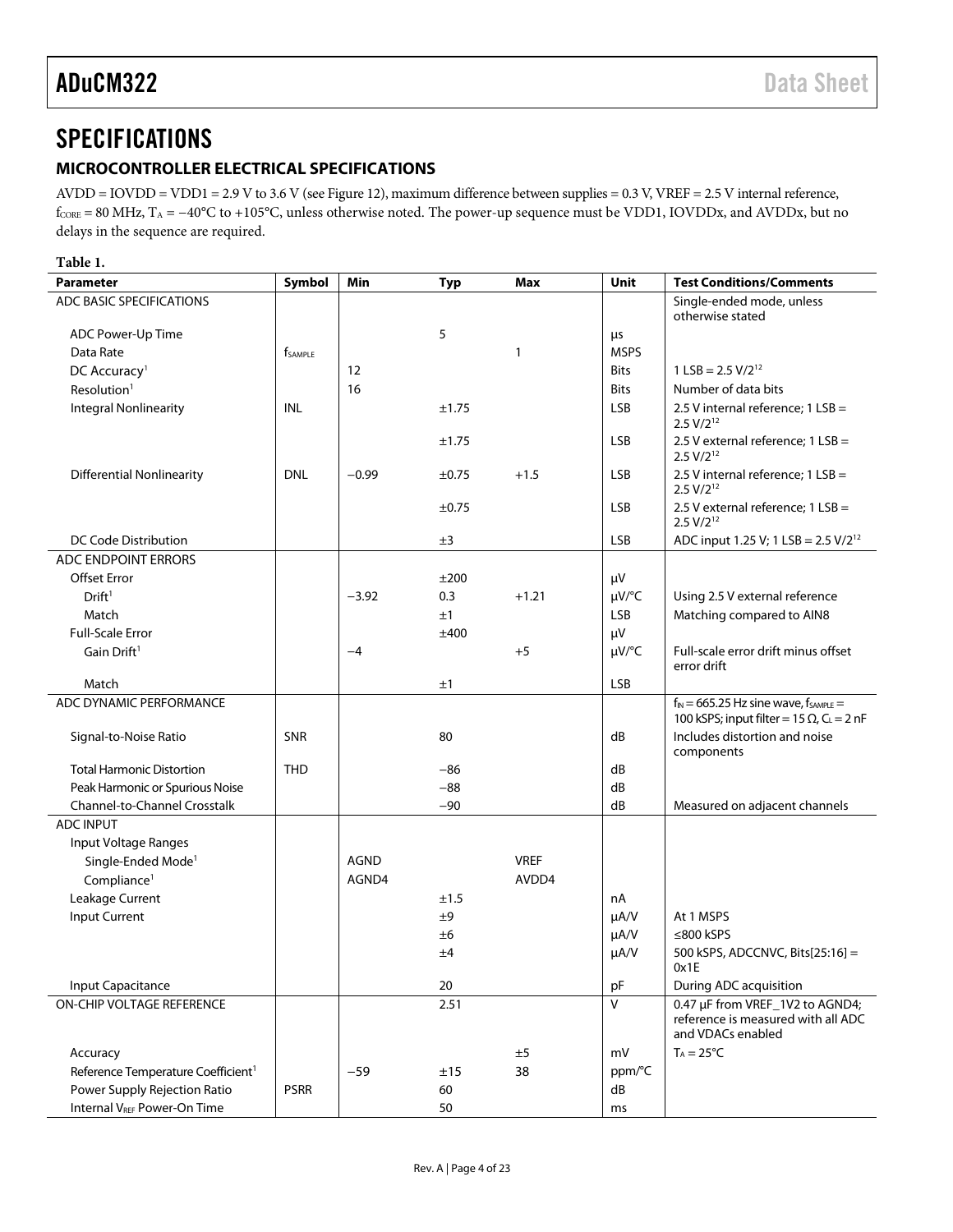| Parameter                                      | Symbol     | Min          | <b>Typ</b>     | Max            | Unit              | <b>Test Conditions/Comments</b>            |
|------------------------------------------------|------------|--------------|----------------|----------------|-------------------|--------------------------------------------|
| EXTERNAL REFERENCE INPUT                       |            |              |                |                |                   |                                            |
| Range <sup>1</sup>                             |            | 1.8          |                | 2.5            | $\mathsf{V}$      | ADC                                        |
| Input Current                                  |            |              | 200            |                | μA                |                                            |
| <b>BUFFERED REFERENCE OUTPUT</b>               |            |              |                |                |                   |                                            |
| Output Voltage                                 |            |              | 2.504          |                | $\vee$            |                                            |
| Accuracy                                       |            |              | ±8             |                | mV                | $T_A = 25^{\circ}C$ , load = 1.2 mA        |
| Reference Temperature Coefficient <sup>1</sup> |            | $-115$       | ±15            | 115            | $\mu V$ /°C       | 100 nF from BUF_VREF2V5 to AGND4           |
| Output Impedance                               |            |              | 10             |                | Ω                 | $T_A = 25^{\circ}C$                        |
| Load Current <sup>1</sup>                      |            |              |                | 1.2            | mA                |                                            |
| <b>VDAC CHANNEL SPECIFICATIONS</b>             |            |              |                |                |                   | $R_{L} = 5 k\Omega$ , $C_{L} = 100 pF^{2}$ |
| DC Accuracy <sup>1</sup>                       |            | 12           |                |                | <b>Bits</b>       | $1$ LSB = 2.5 V/2 <sup>12</sup>            |
| Resolution <sup>1</sup>                        |            | 12           |                |                | Bits              | Number of data bits                        |
| Relative Accuracy <sup>3</sup>                 | INL        |              | ±4             |                | <b>LSB</b>        | $1$ LSB = 2.5 V/2 <sup>12</sup>            |
| Differential Nonlinearity <sup>3</sup>         | <b>DNL</b> | $-0.99$      |                | $+1$           | <b>LSB</b>        | Guaranteed monotonic, 1 LSB =              |
|                                                |            |              |                |                |                   | $2.5 V/2^{12}$                             |
| Offset Error                                   |            |              | ±3             | ±15            | mV                | 2.5 V internal reference,                  |
|                                                |            |              |                |                |                   | DAC Output Code 0                          |
| Drift                                          |            |              | ±18            |                | $\mu V$ /°C       |                                            |
| Gain Error <sup>4</sup>                        |            |              | ±0.3           | ±0.85          | %                 | 0 V to internal VREF range                 |
|                                                |            |              | ±0.4           | ±1             | $\%$              | 0 V to AVDD range                          |
| Drift                                          |            |              | 6.5            |                | ppm/°C            | Excluding reference drift                  |
| Mismatch                                       |            |              | 0.1            |                | $\%$              | % of full scale on DAC0                    |
| <b>Analog Outputs</b>                          |            |              |                |                |                   |                                            |
| Output Voltage Range 1 <sup>1</sup>            |            | 0.15         |                | 2.5            | V                 |                                            |
| Output Voltage Range 2 <sup>1</sup>            |            | 0.15         |                | $AVDDx - 0.15$ | $\mathsf{V}$      |                                            |
| Output Impedance                               |            |              | $\overline{2}$ |                | Ω                 |                                            |
| <b>DAC AC Characteristics</b>                  |            |              |                |                |                   |                                            |
| <b>Output Settling Time</b>                    |            |              | 10             |                | μs                | Settled to ±1 LSB                          |
| <b>Glitch Energy</b>                           |            |              |                |                |                   | 1 LSB change when the maximum              |
|                                                |            |              | ±20            |                | nV-sec            | number of bits changes simultane-          |
|                                                |            |              |                |                |                   | ously in the DACxDAT register              |
| COMPARATOR                                     |            |              |                |                |                   |                                            |
| Input                                          |            |              |                |                |                   |                                            |
| Offset Voltage                                 |            |              | ±10            |                | mV                |                                            |
| <b>Bias Current</b>                            |            |              | 1              |                | nA                |                                            |
|                                                |            | <b>AGNDx</b> |                | $AVDDx - 1.2$  | V                 |                                            |
| Voltage Range <sup>1</sup>                     |            |              |                |                |                   |                                            |
| Capacitance                                    |            |              | 7              |                | pF                |                                            |
| Hysteresis <sup>1</sup>                        |            | 8.5          |                | 15             | mV                | When enabled in software                   |
| Response Time                                  |            |              | 7              |                | $\mu$ s           | AFECOMP, Bits $[2:1] = 0$                  |
| <b>TEMPERATURE SENSOR</b>                      |            |              |                |                |                   | Indicates die temperature, see<br>Figure 9 |
| Resolution                                     |            |              | 0.5            |                | $^{\circ}{\sf C}$ | When precision calibrated by the           |
|                                                |            |              |                |                |                   | user <sup>5</sup>                          |
| Accuracy <sup>1</sup>                          |            | 1.34         |                | 1.43           | $\mathsf{V}$      | ADC measured voltage for                   |
|                                                |            |              |                |                |                   | temperature sensor channel without         |
|                                                |            |              |                |                |                   | calibration, $T_A = 25^{\circ}C$           |
| POWER-ON RESET                                 | POR        |              | 2.85           | 2.9            | $\vee$            |                                            |
| <b>WATCHDOG TIMER</b>                          | <b>WDT</b> |              |                |                |                   |                                            |
| <b>Timeout Period</b>                          |            |              | 32             |                | sec               | Default at power-up                        |
| <b>FLASH/EE MEMORY</b>                         |            |              |                |                |                   |                                            |
| Endurance <sup>1</sup>                         |            | 10,000       |                |                | Cycles            |                                            |
| Data Retention <sup>1</sup>                    |            | 20           |                |                | Years             | $T_J = 85^{\circ}C$                        |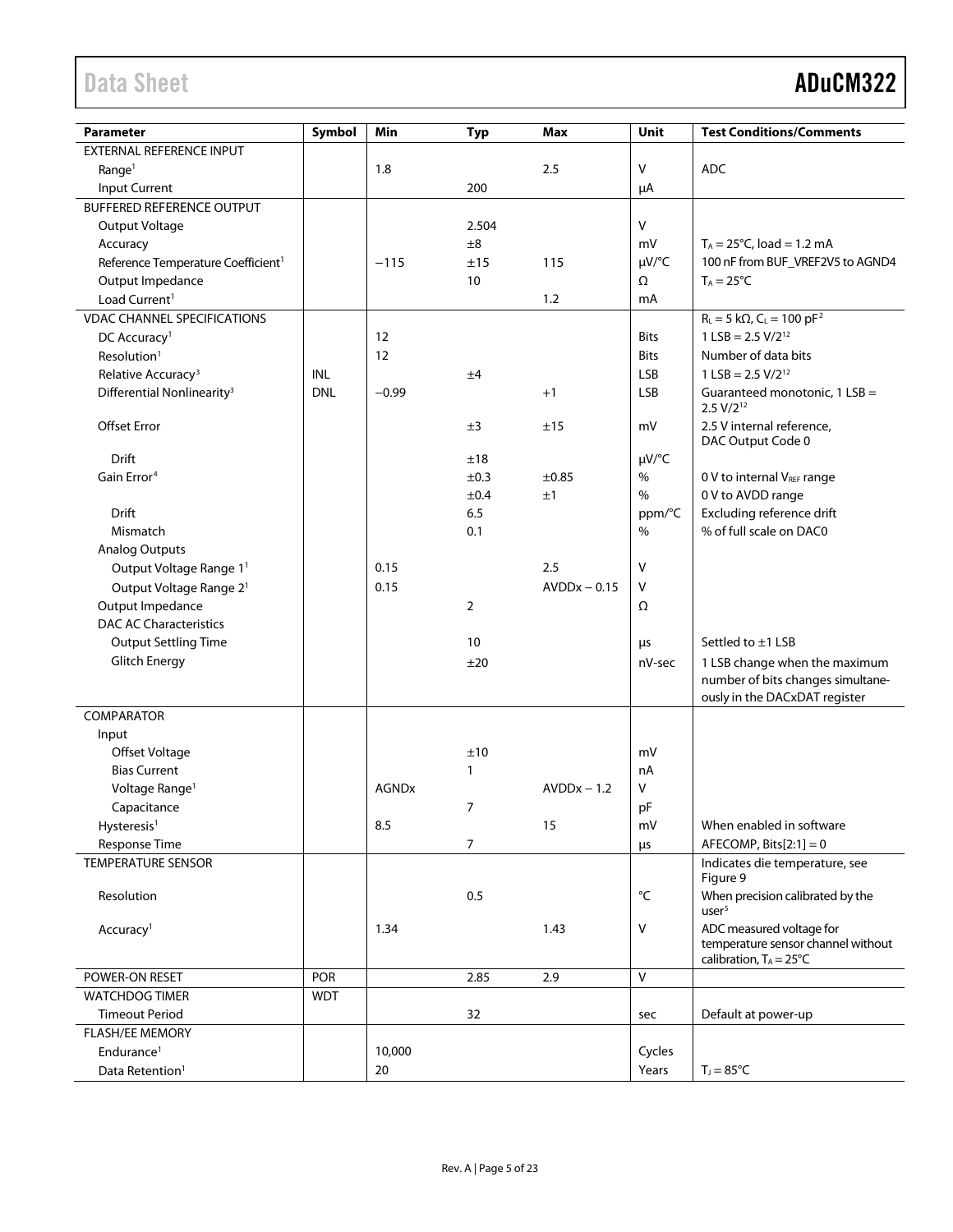| Parameter                                                             | Symbol           | Min                              | Typ          | Max                  | Unit | <b>Test Conditions/Comments</b>                  |
|-----------------------------------------------------------------------|------------------|----------------------------------|--------------|----------------------|------|--------------------------------------------------|
| <b>DIGITAL INPUTS</b>                                                 |                  |                                  |              |                      |      |                                                  |
| Input Leakage Current                                                 |                  |                                  |              |                      |      |                                                  |
| Logic 1 GPIO                                                          |                  |                                  | $\mathbf{1}$ |                      | nA   | $V_{IH} = V_{DD}$ , pull-up resistor disabled    |
| Logic 0 GPIO                                                          |                  |                                  | 10           |                      | nA   | $V_{\parallel} = 0$ V, pull-up resistor disabled |
| <b>PRTADDRx</b>                                                       |                  |                                  |              |                      |      |                                                  |
| Input Leakage Current                                                 |                  |                                  | 16           |                      | μA   | $V_{IN}$ = 0 V to 1.8 V, due to weak pull-       |
|                                                                       |                  |                                  |              |                      |      | up resistors to 1.8 V                            |
| Input Voltage                                                         |                  | 0.84                             |              | 1.5                  | V    | External resistor 91 k $\Omega$ ± 1% to          |
|                                                                       |                  |                                  |              |                      |      | ground; range for CFP MSA high <sup>1</sup>      |
| Input Capacitance, All Balls Except<br>MCK, MDIO, PRTADDRx, and XTALx |                  |                                  | 10           |                      | pF   |                                                  |
| Input Capacitance                                                     |                  |                                  |              |                      |      |                                                  |
| MCK, PRTADDRx                                                         |                  |                                  | 6.5          |                      | рF   |                                                  |
| <b>MDIO</b>                                                           |                  |                                  | 8.5          |                      | pF   |                                                  |
| <b>Ball Capacitance</b>                                               |                  |                                  |              |                      |      |                                                  |
| <b>XTALI</b>                                                          |                  |                                  | 5            |                      | pF   |                                                  |
| <b>XTALO</b>                                                          |                  |                                  | 5            |                      | pF   |                                                  |
| <b>LOGIC INPUTS</b>                                                   |                  |                                  |              |                      |      |                                                  |
| <b>GPIO Input Voltage</b>                                             |                  |                                  |              |                      |      |                                                  |
| Low                                                                   | $V_{INL}$        |                                  |              | $0.25 \times$ IOVDDx | ٧    |                                                  |
| High                                                                  | $V_{INH}$        | $0.58 \times$ IOVDD <sub>X</sub> |              |                      | v    |                                                  |
| <b>MDIO</b>                                                           |                  |                                  |              |                      |      |                                                  |
| PRTADDRx Input Voltage                                                |                  |                                  |              |                      |      |                                                  |
| Low                                                                   | <b>VINL</b>      |                                  |              | 0.36                 | ٧    |                                                  |
| High                                                                  | V <sub>INH</sub> | 0.84                             |              |                      | V    |                                                  |
| MCK, MDIO Input Voltage                                               |                  |                                  |              |                      |      | Setup time ≥10 ns; hold time ≥10 ns;             |
|                                                                       |                  |                                  |              |                      |      | MCK/MDIO                                         |
| Low                                                                   | $V_{INL}$        |                                  |              | 0.36                 | V    |                                                  |
| High                                                                  | V <sub>INH</sub> | 0.84                             |              |                      | V    |                                                  |
| XTALI Input Voltage                                                   |                  |                                  |              |                      |      |                                                  |
| Low                                                                   | <b>VINL</b>      |                                  | 1.1          |                      | V    |                                                  |
| High                                                                  | V <sub>INH</sub> |                                  | 1.7          |                      | V    |                                                  |
| Pull-Up Current                                                       |                  | 30                               |              | 120                  | μA   | $V_{IN} = 0 V$ , see Figure 10                   |
| Pull-Down Current                                                     |                  | 30                               |              | 100                  | μA   | $V_{IN}$ = 3.3 V, see Figure 10                  |
| <b>LOGIC OUTPUTS</b>                                                  |                  |                                  |              |                      |      | All digital outputs excluding XTALO              |
| GPIO Output Voltage <sup>6</sup>                                      |                  |                                  |              |                      |      |                                                  |
| High                                                                  | <b>V</b> он      | $IOVDDx - 0.4$                   |              |                      | V    | $I_{\text{SOWRCE}} = 2 \text{ mA}$               |
| Low                                                                   | $V_{OL}$         |                                  |              | 0.4                  | V    | $I_{SINK} = 2 mA$                                |
| GPIO Short-Circuit Current <sup>1</sup>                               |                  |                                  | 11           |                      | mA   | See Figure 11                                    |
| <b>MDIO</b>                                                           |                  |                                  |              |                      |      |                                                  |
| Output Voltage                                                        |                  |                                  |              |                      |      |                                                  |
| High                                                                  | $V_{OH}$         | 1.0                              |              |                      | v    | $I_{\text{SOWRCE}} = 4 \text{ mA}$               |
| Low                                                                   | $V_{OL}$         |                                  |              | 0.2                  | V    | $I_{SINK} = 4 mA$                                |
| Delay Time                                                            |                  |                                  |              | 100                  | ns   | MCK to MDIO out                                  |
| <b>OSCILLATORS</b>                                                    |                  |                                  |              |                      |      |                                                  |
| Internal System Oscillator                                            |                  |                                  | 16           |                      | MHz  |                                                  |
| Accuracy                                                              |                  |                                  | ±0.5         | ±3                   | $\%$ |                                                  |
| System PLL                                                            |                  |                                  | 80           |                      | MHz  | Main system clock                                |
| <b>External Crystal Oscillator</b>                                    |                  |                                  | 16           |                      | MHz  | Can be selected in place of the                  |
|                                                                       |                  |                                  |              |                      |      | internal oscillator                              |
| 32 kHz Internal Oscillator                                            |                  |                                  | 32.768       |                      | kHz  | Use for watchdog                                 |
| Accuracy                                                              |                  |                                  | ±5           | ±20                  | $\%$ |                                                  |
| <b>External Clock</b>                                                 |                  | 0.05                             |              | 80                   | MHz  | Can be selected in place of PLL                  |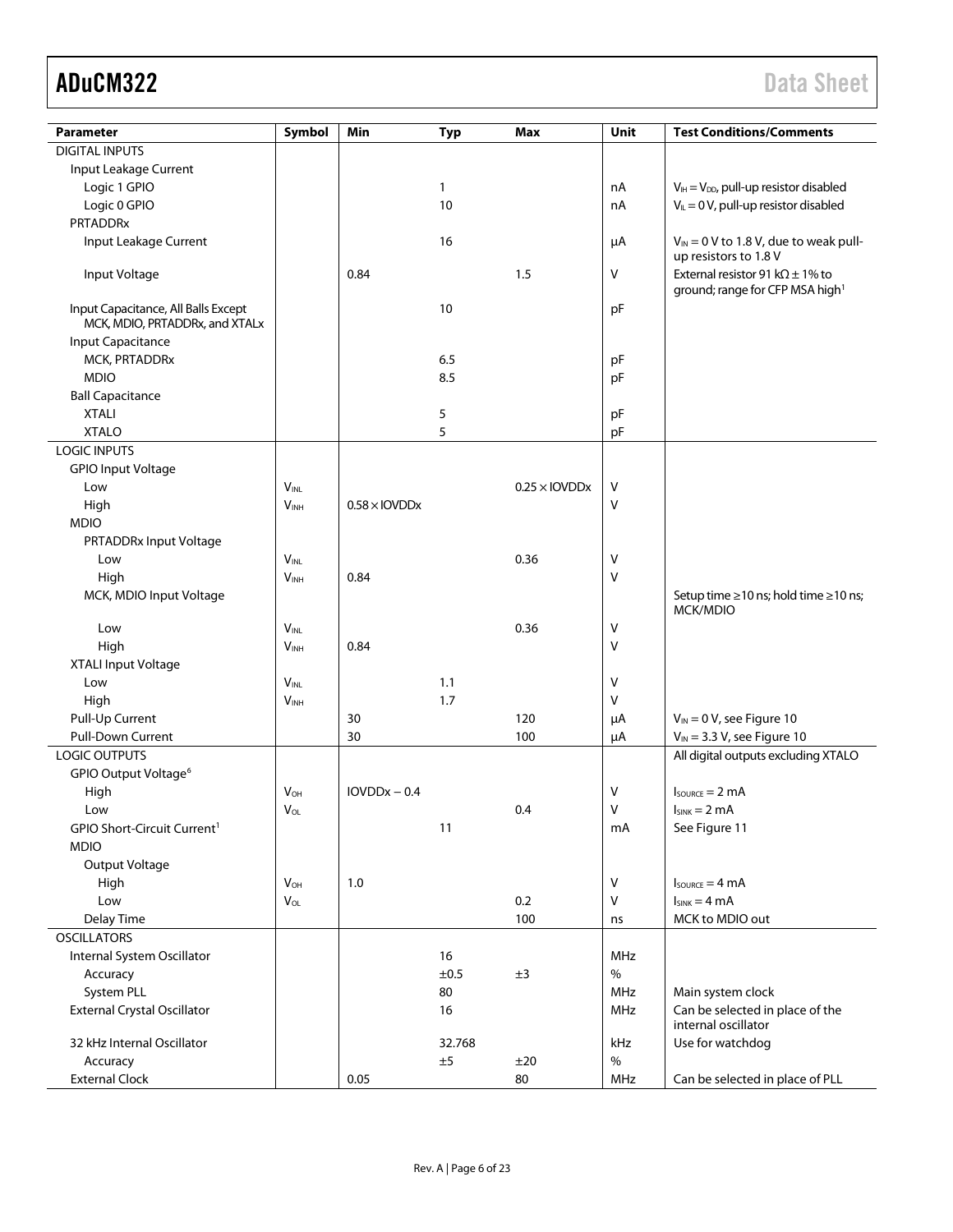<span id="page-6-0"></span>

| <b>Parameter</b>                        | Symbol | Min            | <b>Typ</b> | Max | <b>Unit</b> | <b>Test Conditions/Comments</b>                                                                                                              |
|-----------------------------------------|--------|----------------|------------|-----|-------------|----------------------------------------------------------------------------------------------------------------------------------------------|
| <b>START-UP TIME</b>                    |        |                |            |     |             | Processor clock = 80 MHz                                                                                                                     |
| At Power-On                             |        |                | 50         |     | ms          | POR to first user code execution                                                                                                             |
| After Other Reset                       |        |                | 1.5        |     | ms          | Reset to first user code execution                                                                                                           |
| From All Power-Down Modes               |        |                | 1.25       |     | μs          |                                                                                                                                              |
| PROGRAMMABLE LOGIC ARRAY                | PLA    |                |            |     |             |                                                                                                                                              |
| <b>Propagation Delay</b>                |        |                |            |     |             |                                                                                                                                              |
| Ball                                    |        |                | 17         |     | ns          | From input ball to output ball                                                                                                               |
| Element                                 |        |                | 1.5        |     | ns          | Per PLA cell                                                                                                                                 |
| <b>EXTERNAL INTERRUPTS</b>              |        |                |            |     |             |                                                                                                                                              |
| Pulse Width <sup>1</sup>                |        |                |            |     |             |                                                                                                                                              |
| Level Triggered                         |        | $\overline{7}$ |            |     | ns          |                                                                                                                                              |
| <b>Edge Triggered</b>                   |        | $\mathbf{1}$   |            |     | ns          |                                                                                                                                              |
| POWER REQUIREMENTS <sup>7</sup>         |        |                |            |     |             |                                                                                                                                              |
| Power Supply Voltage Range              |        |                |            |     |             |                                                                                                                                              |
| AVDDx to AGNDx and IOVDDx               |        | 2.9            | 3.3        | 3.6 | $\vee$      |                                                                                                                                              |
| to $DGNDx^1$                            |        |                |            |     |             |                                                                                                                                              |
| <b>Analog Power Supply Currents</b>     |        |                |            |     |             |                                                                                                                                              |
| <b>AVDDx Current</b>                    |        |                | 4.9        |     | mA          | Analog peripherals in idle mode                                                                                                              |
| Digital Power Supply Current            |        |                |            |     |             |                                                                                                                                              |
| <b>IOVDDx Current in Normal Mode</b>    |        |                | 2.7        |     | mA          | All GPIO pull-up resistors enabled                                                                                                           |
| <b>VDDx Current</b><br>Normal Mode      |        |                | 29         |     |             | Clock divider $(CD) = 0$ (80 MHz                                                                                                             |
|                                         |        |                |            |     | mA          | clock), executing typical code                                                                                                               |
|                                         |        |                | 20         |     | mA          | $CD = 1$ , executing typical code                                                                                                            |
|                                         |        |                | 10         |     | mA          | $CD = 7$ , executing typical code                                                                                                            |
| <b>CORE SLEEP Mode</b>                  |        |                | 16         |     | mA          |                                                                                                                                              |
| SYS SLEEP Mode                          |        |                | 8          |     | mA          |                                                                                                                                              |
| Hibernate Mode                          |        |                | 4          |     | mA          |                                                                                                                                              |
| <b>Additional Power Supply Currents</b> |        |                |            |     |             |                                                                                                                                              |
| <b>ADC</b>                              |        |                | 4.1        |     | mA          | Continuously converting at<br>100 kSPS                                                                                                       |
| <b>DAC</b>                              |        |                | 340        |     | μA          | Per powered up DAC, excluding<br>load current                                                                                                |
| <b>Total Supply Current</b>             |        |                | 37         |     | mA          | VDD1, IOVDDx, AVDDx connected<br>together; condition when entering<br>user code: peripheral clocks on,<br>peripherals idle, no load currents |
| <b>Thermal Performance</b>              |        |                |            |     |             |                                                                                                                                              |
| Impedance Junction to Ambient           |        |                | 45         |     | °C/W        | JEDEC 2S2P                                                                                                                                   |

<sup>1</sup> These specifications are not production tested but are guaranteed by design and/or characterization data at production release.

<sup>2</sup> The data in this section also applies for a load of R<sub>L</sub> =1 kΩ and C<sub>L</sub> = 100 pF but only an output range of 0 V to 2.5 V. However, this specification is not production tested. <sup>3</sup> DAC linearity is calculated using a reduced code range of 100 to 3900.

 $4$  DAC gain error is calculated using a reduced code range of 100 to an internal 2.5 V VREF.

<sup>5</sup> Due to self heating, internal temperature measurements cannot be used to predict external temperatures. This value is only relevant after user calibration and only for internal and external conditions identical to those at calibration.

<sup>6</sup> The average current from all GPIO balls must not exceed 3 mA per ball.

<sup>7</sup> Power figures exclude any load currents to external circuits.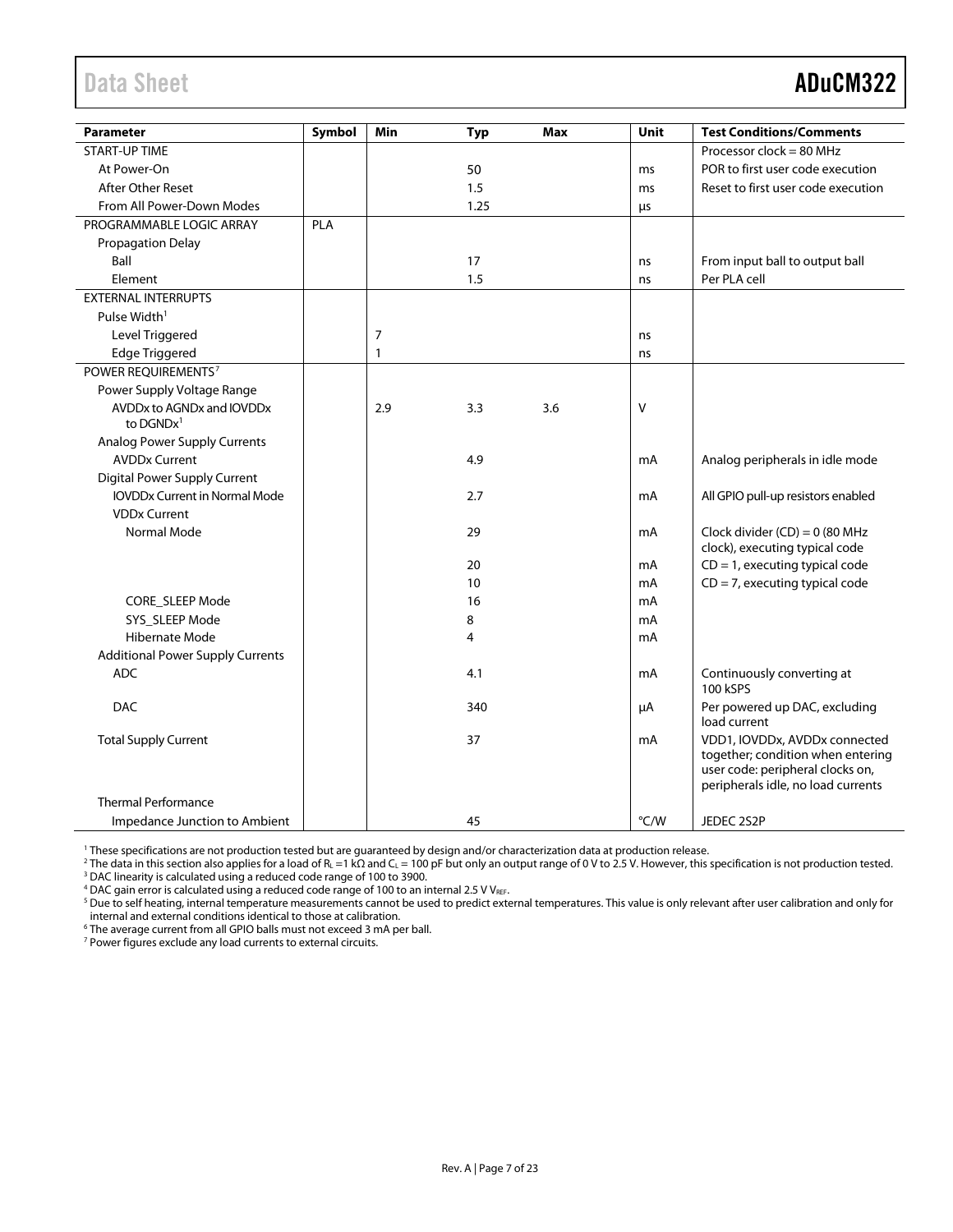### <span id="page-7-0"></span>**TIMING SPECIFICATIONS**

### *I 2 C Timing*

### **Table 2. I2 C Timing in Standard Mode (100 kHz)**

|                         |                                                                           |     | <b>Slave</b> |      |      |
|-------------------------|---------------------------------------------------------------------------|-----|--------------|------|------|
| <b>Parameter</b>        | <b>Description</b>                                                        | Min | Typ          | Max  | Unit |
| t                       | SCL low pulse width                                                       | 4.7 |              |      | μs   |
| tн                      | SCL high pulse width                                                      | 4.0 |              |      | ns   |
| <b>t</b> shp            | Start condition hold time                                                 | 4.0 |              |      | μs   |
| t <sub>DSU</sub>        | Data setup time                                                           | 250 |              |      | ns   |
| <b>t</b> <sub>DHD</sub> | Data hold time (SDA held internally for 300 ns after falling edge of SCL) | 0   |              | 3.45 | us   |
| t <sub>rsu</sub>        | Setup time for repeated start                                             | 4.7 |              |      | μs   |
| t <sub>PSU</sub>        | Stop condition setup time                                                 | 4.0 |              |      | μs   |
| t <sub>BUF</sub>        | Bus-free time between a stop condition and a start condition              | 4.7 |              |      | μs   |
| tr                      | Rise time for both SLC and SDA                                            |     |              |      | us   |
| tr                      | Fall time for both SLC and SDA                                            |     | 15           | 300  | ns   |
| t <sub>VD</sub> ;DAT    | Data valid time                                                           |     |              | 3.45 | μs   |
| t <sub>VD:ACK</sub>     | Data valid acknowledge time                                               |     |              | 3.45 | μs   |

### **Table 3. I2 C Timing in Fast Mode (400 kHz)**

|                         |                                                                           |     | <b>Slave</b> |     |      |
|-------------------------|---------------------------------------------------------------------------|-----|--------------|-----|------|
| <b>Parameter</b>        | <b>Description</b>                                                        | Min | Typ          | Max | Unit |
| t                       | SCL low pulse width                                                       | 1.3 |              |     | μs   |
| tн                      | SCL high pulse width                                                      | 0.6 |              |     | ns   |
| t <sub>SHD</sub>        | Start condition hold time                                                 | 0.3 |              |     | μs   |
| t <sub>DSU</sub>        | Data setup time                                                           | 100 |              |     | ns   |
| <b>t</b> <sub>DHD</sub> | Data hold time (SDA held internally for 300 ns after falling edge of SCL) | 0   |              |     | μs   |
| t <sub>RSU</sub>        | Setup time for repeated start                                             | 0.6 |              |     | μs   |
| t <sub>PSU</sub>        | Stop condition setup time                                                 | 0.3 |              |     | μs   |
| $t_{\text{BUF}}$        | Bus-free time between a stop condition and a start condition              | 1.3 |              |     | μs   |
| tr                      | Rise time for both SCL and SDA                                            | 20  |              | 300 | ns   |
| tr                      | Fall time for both SCL and SDA                                            |     | 15           | 300 | ns   |
| t <sub>VD</sub> ;DAT    | Data valid time                                                           |     |              | 0.9 | μs   |
| t <sub>VD</sub> ; ACK   | Data valid acknowledge time                                               |     |              | 0.9 | μs   |



*Figure 2. I2 C Compatible Interface Timing*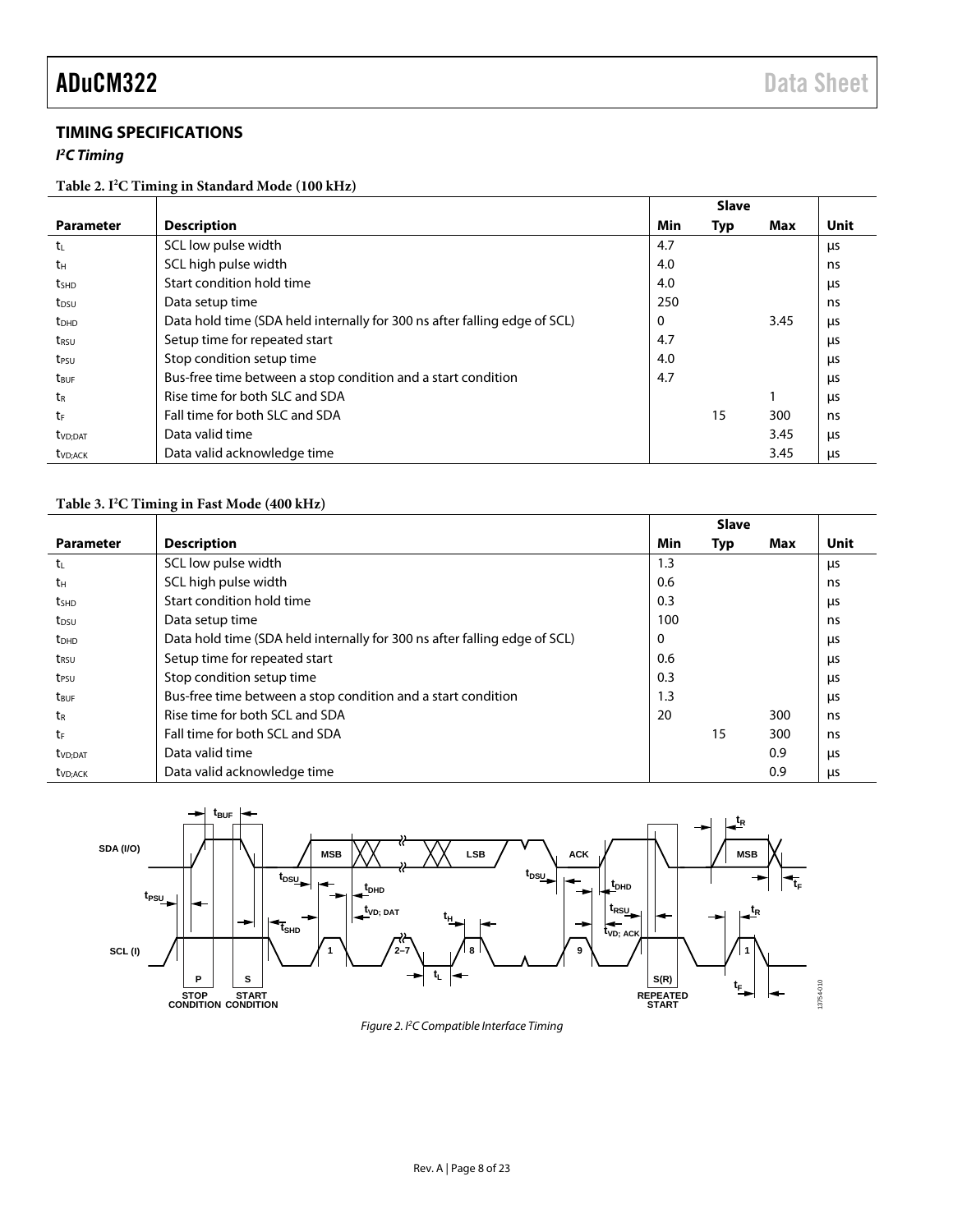### *SPI Timing*

### **Table 4. SPI Master Mode Timing (Phase Mode = 1)**

| <b>Parameter</b> | <b>Description</b>                     | Min | Тур                              | Max | Unit |
|------------------|----------------------------------------|-----|----------------------------------|-----|------|
| tsL              | SCLK low pulse width                   |     | $(SPIDIV + 1) \times t_{HCLK}/2$ |     | ns   |
| $t_{SH}$         | SCLK high pulse width                  |     | $(SPIDIV + 1) \times t_{HCIK}/2$ |     | ns   |
| t <sub>DAV</sub> | Data output valid after SCLK edge      | 0   |                                  |     | ns   |
| t <sub>DSU</sub> | Data input setup time before SCLK edge |     | $\frac{1}{2}$ SCLK               |     | ns   |
| t <sub>DHD</sub> | Data input hold time after SCLK edge   |     | <b>SCLK</b>                      |     | ns   |
| t <sub>DF</sub>  | Data output fall time                  |     | <b>SCLK</b>                      |     | ns   |
| t <sub>DR</sub>  | Data output rise time                  |     | 25                               |     | ns   |
| tsr              | SCLK rise time                         |     | 25                               |     | ns   |
| tsF              | <b>SCLK fall time</b>                  |     | 20                               |     | ns   |



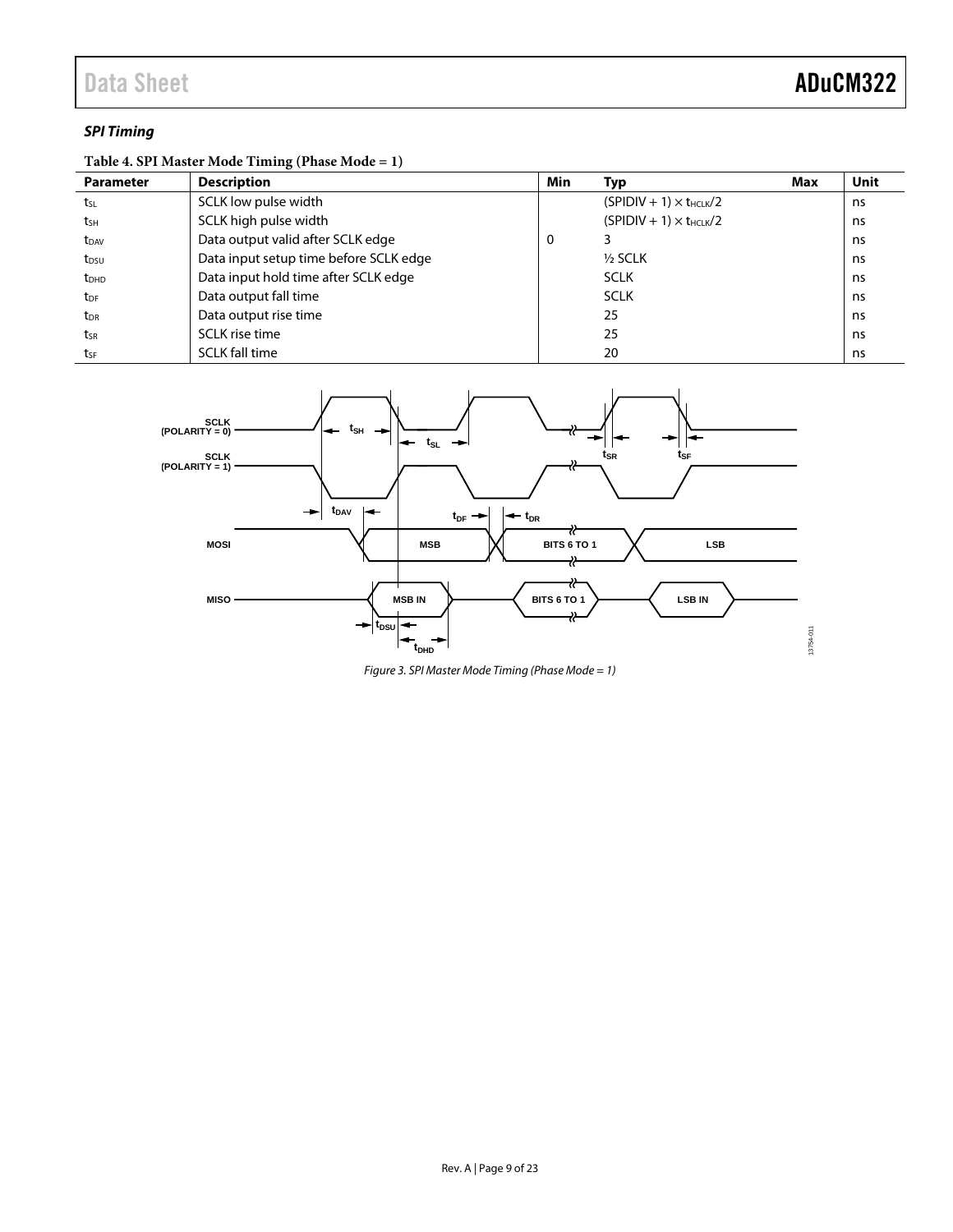### **Table 5. SPI Master Mode Timing (Phase Mode = 0)**

| <b>Parameter</b>  | <b>Description</b>                     | Min | Typ                              | Max | <b>Unit</b> |
|-------------------|----------------------------------------|-----|----------------------------------|-----|-------------|
| tsL               | SCLK low pulse width                   |     | $(SPIDIV + 1) \times t_{HCLK}/2$ |     | ns          |
| tsH               | SCLK high pulse width                  |     | $(SPIDIV + 1) \times t_{HCLK}/2$ |     | ns          |
| t <sub>DAV</sub>  | Data output valid after SCLK edge      | 0   |                                  |     | ns          |
| t <sub>DOSU</sub> | Data output setup before SCLK edge     |     | $1/2$ SCLK                       |     | ns          |
| t <sub>DSU</sub>  | Data input setup time before SCLK edge |     | <b>SCLK</b>                      |     | ns.         |
| t <sub>DHD</sub>  | Data input hold time after SCLK edge   |     | <b>SCLK</b>                      |     | ns          |
| t <sub>DF</sub>   | Data output fall time                  |     | 25                               |     | ns.         |
| $t_{\text{DR}}$   | Data output rise time                  |     | 25                               |     | ns          |
| tsr               | SCLK rise time                         |     | 20                               |     | ns          |
| tsF               | <b>SCLK fall time</b>                  |     | 20                               |     | ns          |



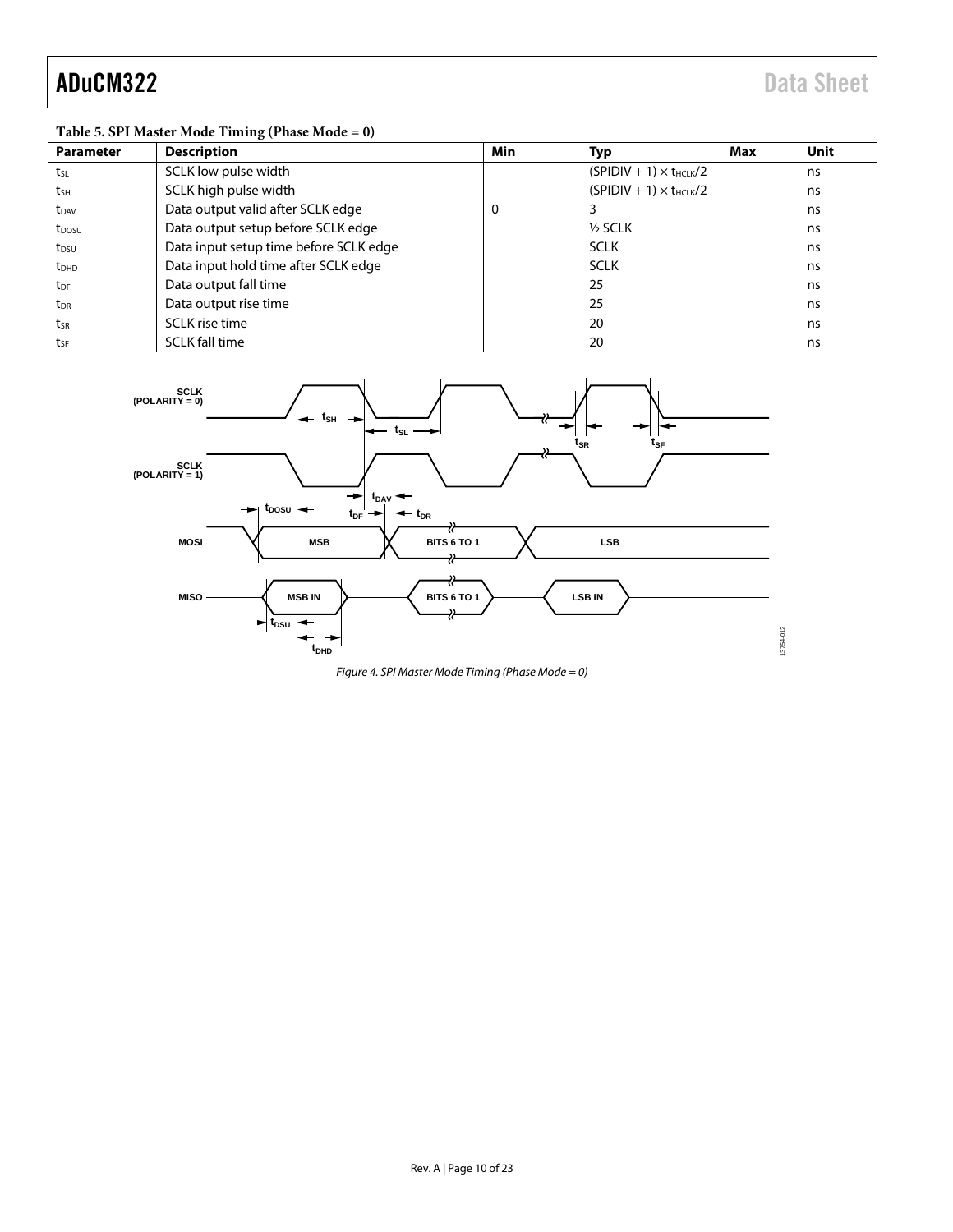### **Table 6. SPI Slave Mode Timing (Phase Mode = 1)**

| <b>Parameter</b>            | <b>Description</b>                     | <b>Min</b>   | Typ                            | Max | Unit |
|-----------------------------|----------------------------------------|--------------|--------------------------------|-----|------|
| $t_{\overline{CS}}$         | $\overline{\text{CS}}$ to SCLK edge    | 10           |                                |     | ns   |
| $t_{\overline{\text{CSM}}}$ | CS high time between active periods    | <b>SCLKx</b> |                                |     | ns   |
| t <sub>sL</sub>             | SCLK low pulse width                   |              | $(SPIDIV + 1) \times t_{HCLK}$ |     | ns   |
| tsh                         | SCLK high pulse width                  |              | $(SPIDIV + 1) \times t_{HCLK}$ |     | ns   |
| $t_{DAV}$                   | Data output valid after SCLK edge      |              | 20                             |     | ns   |
| t <sub>DSU</sub>            | Data input setup time before SCLK edge | 10           |                                |     | ns   |
| $t_{DHD}$                   | Data input hold time after SCLK edge   | 10           |                                |     | ns   |
| t <sub>DF</sub>             | Data output fall time                  |              | 25                             |     | ns   |
| $t_{\text{DR}}$             | Data output rise time                  |              | 25                             |     | ns   |
| tsr                         | SCLK rise time                         |              |                                |     | ns   |
| tsF                         | <b>SCLK fall time</b>                  |              |                                |     | ns   |
| tses                        | CS high after SCLK edge                | 20           |                                |     | ns   |



*Figure 5. SPI Slave Mode Timing (Phase Mode = 1)*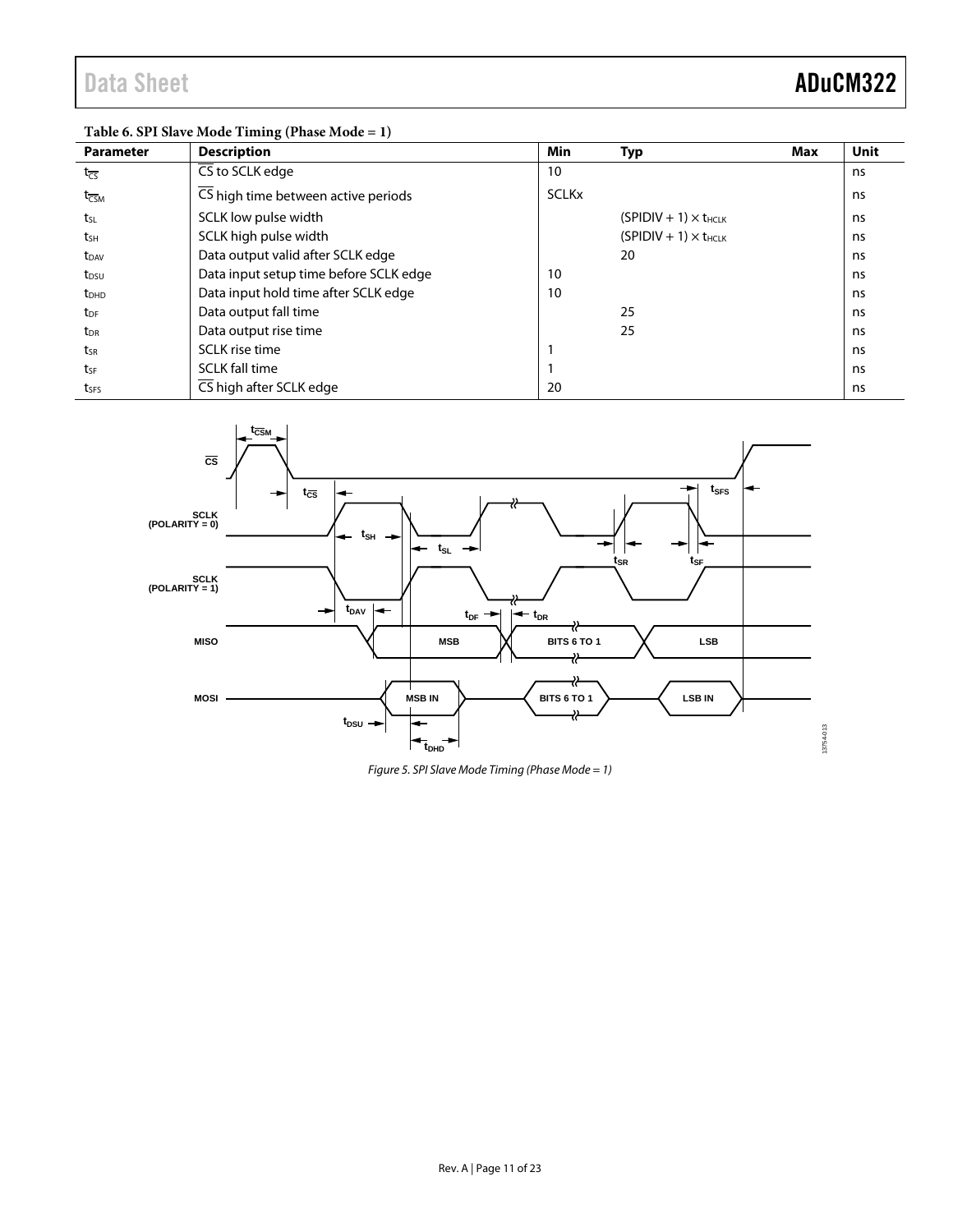13754-014

| <b>Parameter</b>            | <b>Description</b>                     | <b>Min</b>   | <b>Typ</b>                     | Max | <b>Unit</b> |
|-----------------------------|----------------------------------------|--------------|--------------------------------|-----|-------------|
| $t_{\overline{\text{CS}}}$  | CS to SCLK edge                        | 10           |                                |     | ns          |
| $t_{\overline{\text{CSM}}}$ | CS high time between active periods    | <b>SCLKx</b> |                                |     | ns          |
| t <sub>sL</sub>             | SCLK low pulse width                   |              | $(SPIDIV + 1) \times t_{HCLK}$ |     | ns          |
| tsh                         | SCLK high pulse width                  |              | $(SPIDIV + 1) \times t_{HCLK}$ |     | ns          |
| $t_{DAV}$                   | Data output valid after SCLK edge      |              | 20                             |     | ns          |
| t <sub>DSU</sub>            | Data input setup time before SCLK edge | 10           |                                |     | ns          |
| t <sub>DHD</sub>            | Data input hold time after SCLK edge   | 10           |                                |     | ns          |
| t <sub>DF</sub>             | Data output fall time                  |              | 25                             |     | ns          |
| t <sub>DR</sub>             | Data output rise time                  |              | 25                             |     | ns          |
| tsr                         | SCLK rise time                         |              |                                |     | ns          |
| tse                         | <b>SCLK</b> fall time                  |              |                                |     | ns          |
| t <sub>pocs</sub>           | Data output valid after CS edge        | 20           |                                |     | ns          |
| tses                        | CS high after SCLK edge                | 10           |                                |     | ns          |





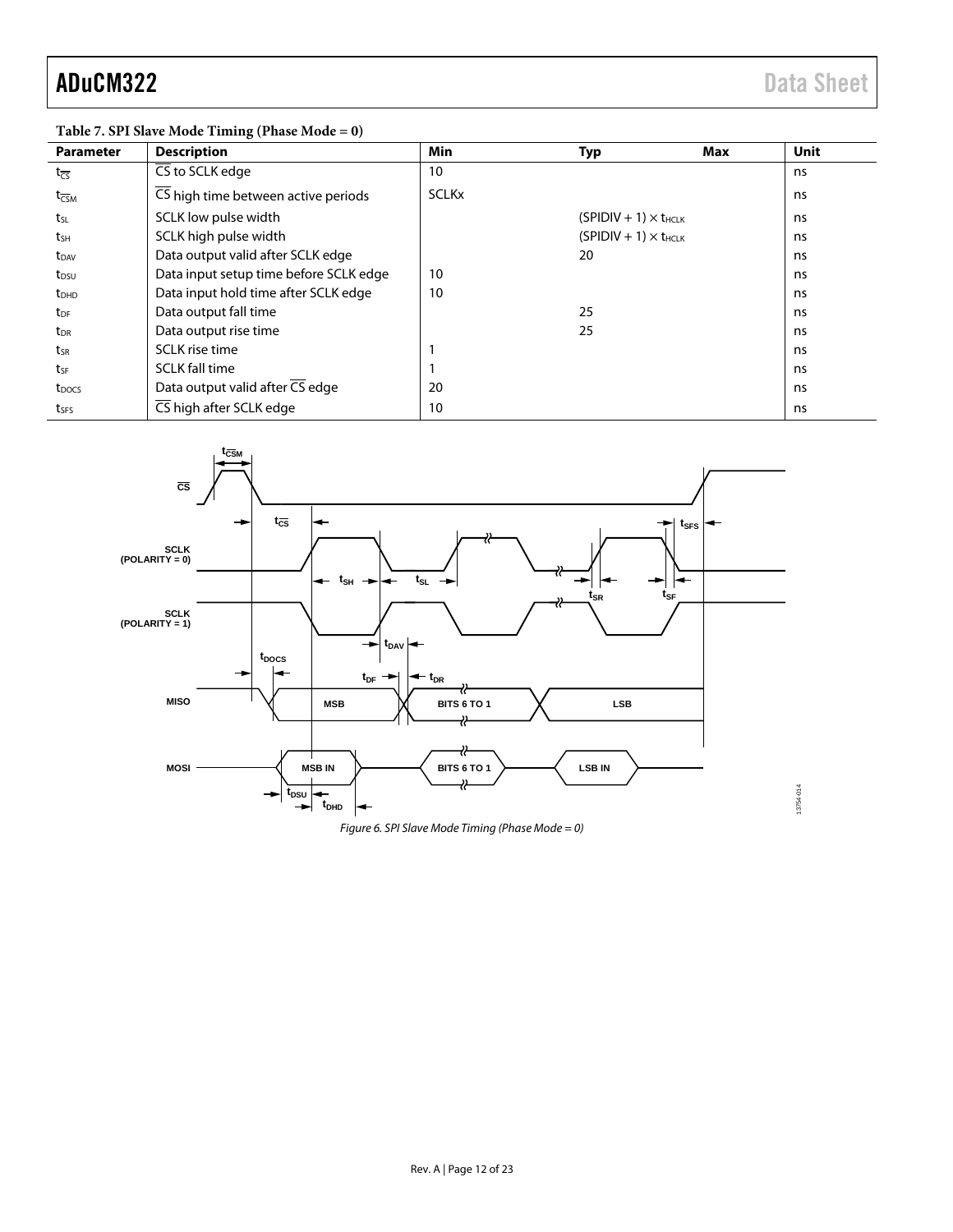### **Table 8. MDIO vs. MDC Timing**

| <b>Parameter</b> | Description                | Min | Tvp | Max | Unit |
|------------------|----------------------------|-----|-----|-----|------|
| tsetup           | MDIO setup before MCK edge | 10  |     |     | ns   |
| <b>THOLD</b>     | MDIO valid after MCK edge  | 10  |     |     | ns   |
| <b>T</b> DELAY   | Data output after MCK edge |     |     | 100 | ns   |

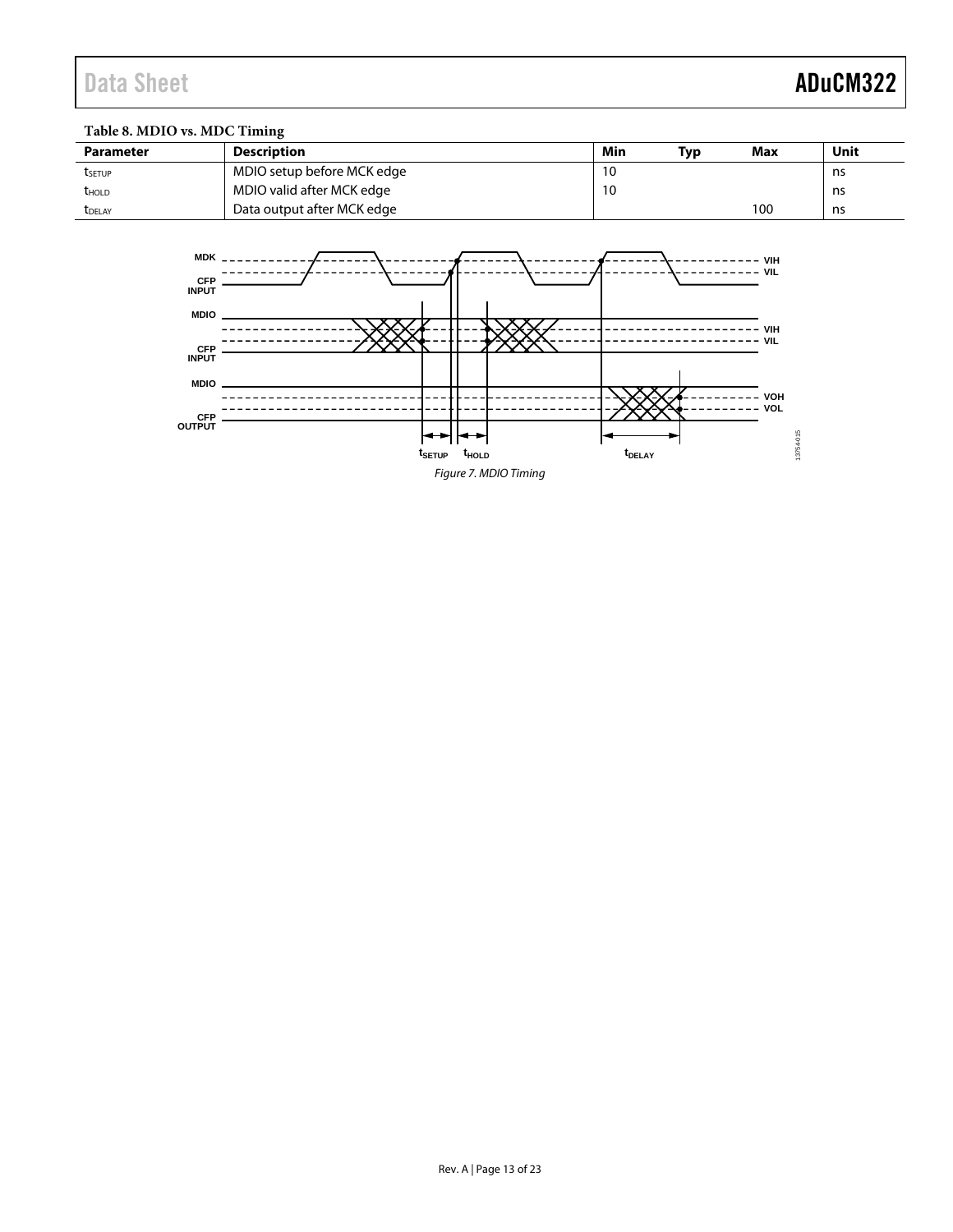### <span id="page-13-0"></span>**ABSOLUTE MAXIMUM RATINGS**

### <span id="page-13-2"></span>**Table 9.**

| <b>Parameter</b>                                                       | Rating                              |
|------------------------------------------------------------------------|-------------------------------------|
| Any Ball to GND                                                        | $-0.3 V$ to $+3.9 V$                |
| Any RES1 Type Ball to GND                                              | $-0.3 V$ to $+2.8 V$                |
| MDIO, <sup>1</sup> MCK and PRTADDR0 to<br>PRTADDR4 in MDIO Mode to GND | $-0.3$ V to $+2.1$ V                |
| Between Any of AVDDx, IOVDDx, and<br><b>VDD1 Balls</b>                 | $-0.3$ V to $+0.3$ V                |
| Any I Type Ball to GND <sup>2</sup>                                    | $-0.3$ V to IOVDDx + 0.3 V          |
| Any RES Type, AI Type, or AO Type<br>Ball to GND <sup>3</sup>          | $-0.3$ V to AVDDx + 0.3 V           |
| ADC REFP to GND                                                        | $-0.3$ V to AVDDx + 0.3 V           |
| Total Positive GPIO Ball Currents                                      | 0 mA to 30 mA                       |
| <b>Total Negative GPIO Ball Currents</b>                               | $-30$ mA to $0$ mA                  |
| <b>Maximum Power Dissipation</b>                                       | 1 W                                 |
| Operating Ambient Temperature<br>Range                                 | $-40^{\circ}$ C to $+105^{\circ}$ C |
| Storage Temperature Range                                              | $-65^{\circ}$ C to $+160^{\circ}$ C |
| Operating Junction Temperature<br>Range                                | $-40^{\circ}$ C to $+150^{\circ}$ C |
| Electrostatic Discharge (ESD)                                          |                                     |
| Human Body Model (HBM)                                                 | 2 kV                                |
| <b>Field Induced Charged Device</b><br>Mode (FICDM)                    | 1 kV                                |

<sup>1</sup> Note this ball is always in MDIO mode.

<sup>2</sup> This limit does not apply if no current can be drawn by external circuits on IOVDDx, because then IOVDD follows to a suitable level.

<sup>3</sup> This limit does not apply if no current can be drawn by external circuits on AVDDx, because then AVDD follows to a suitable level.

Stresses at or above those listed under Absolute Maximum Ratings may cause permanent damage to the product. This is a stress rating only; functional operation of the product at these or any other conditions above those indicated in the operational section of this specification is not implied. Operation beyond the maximum operating conditions for extended periods may affect product reliability.

All requirements applicable to each ball must be met. Where multiple limits apply to a ball, each one must be met individually. The limits apply according to the functionality of the balls at the time. Balls that can be either analog or digital, that is, that have two types indicated in the ball descriptions, must meet the limits for both types. For ball types, se[e Table 10.](#page-14-1)

When powered up, it is required that all ground balls and ADC\_REFN be connected together to a node referred to as GND in [Table 9.](#page-13-2) The limits that are listed must be reduced by any difference between any GNDs. Also, it is required that AVDD3 is connected to AVDD4 and that IOVDD1 to IOVDD3 are connected together.

### <span id="page-13-1"></span>**ESD CAUTION**



ESD (electrostatic discharge) sensitive device. Charged devices and circuit boards can discharge without detection. Although this product features patented or proprietary protection circuitry, damage may occur on devices subjected to high energy ESD. Therefore, proper ESD precautions should be taken to avoid performance degradation or loss of functionality.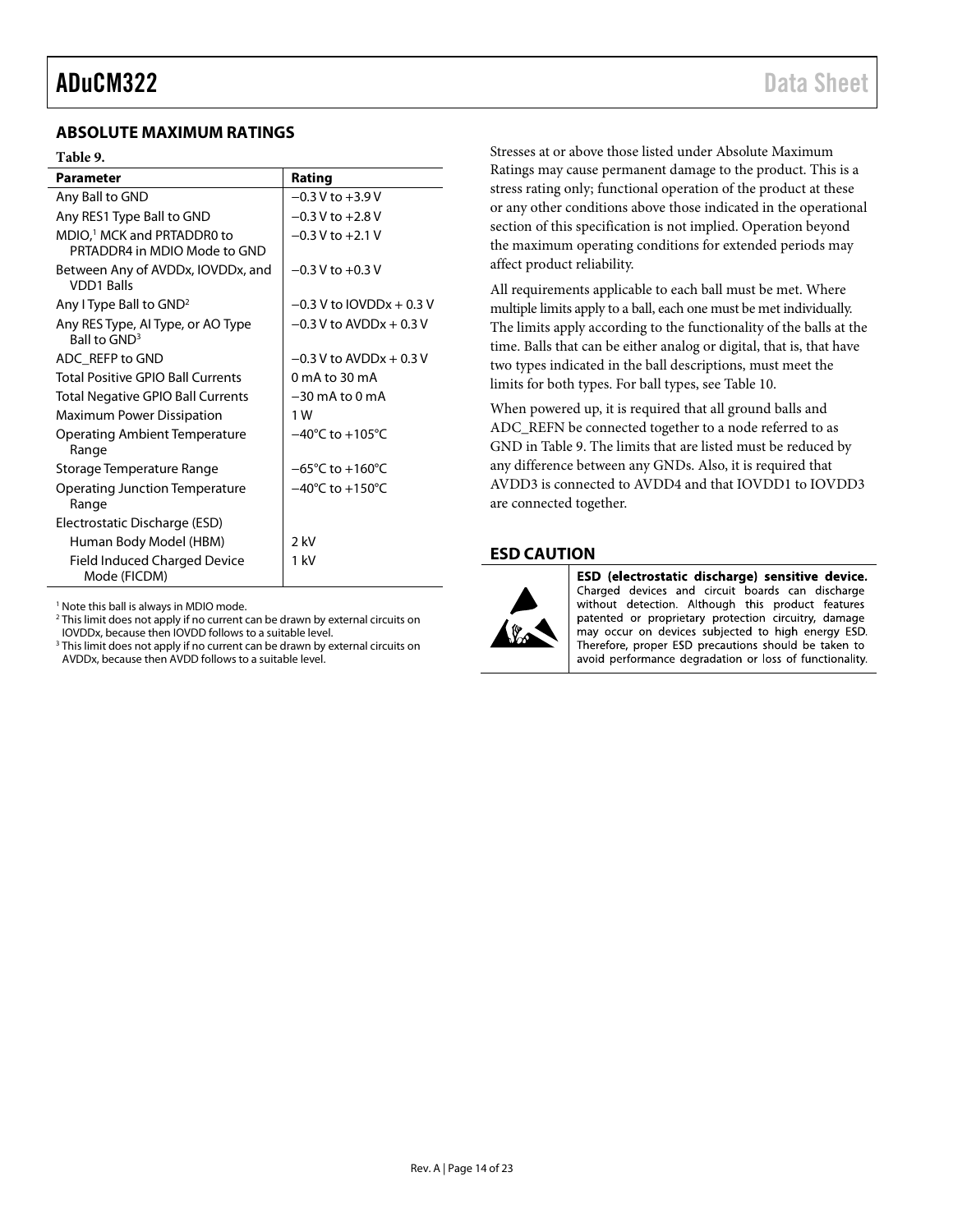13754-002

13754-002

# <span id="page-14-0"></span>PIN CONFIGURATION AND FUNCTION DESCRIPTIONS

|   | 1                                                     | $\overline{2}$                                              | 3                                                       | 4                                                       | 5                                                                          | 6                                             | $\overline{7}$                                                  | 8                                                               | 9                                                               | 10                                                    | 11                                     |
|---|-------------------------------------------------------|-------------------------------------------------------------|---------------------------------------------------------|---------------------------------------------------------|----------------------------------------------------------------------------|-----------------------------------------------|-----------------------------------------------------------------|-----------------------------------------------------------------|-----------------------------------------------------------------|-------------------------------------------------------|----------------------------------------|
| A | <b>RESERVED</b>                                       | <b>RESERVED</b>                                             | <b>RESERVED</b>                                         | <b>RESERVED</b>                                         | <b>RESERVED</b>                                                            | <b>DGND</b>                                   | <b>RESERVED</b>                                                 | <b>RESERVED</b>                                                 | <b>RESERVED</b>                                                 | <b>RESERVED</b>                                       | <b>IREF</b>                            |
| в | IOVDD1                                                | <b>RESET</b>                                                | P3.3/<br>PRTADDR3/<br><b>PLAI[15]</b>                   | <b>RESERVED</b>                                         | <b>RESERVED</b>                                                            | <b>DGND</b>                                   | <b>RESERVED</b>                                                 | <b>RESERVED</b>                                                 | <b>P1.0/SIN/</b><br><b>ECLKIN</b><br>PLAI[4]                    | <b>P1.1/SOUT/</b><br>PLACLK1/<br><b>PLAI[5]</b>       | P1.2I<br>PWM <sub>0</sub> /<br>PLAI[6] |
| c | IOGND1                                                | P <sub>0.0</sub> /<br><b>SCLK0/</b><br>PLAI[0]              | <b>P2.3/BM</b>                                          | P2.2I<br>IRQ4/POR/<br><b>CLKOUT/</b><br><b>PLAI[10]</b> | P2.0/IRQ2/<br><b>PWMTRIP/</b><br>PLACLK2/<br><b>PLAI[8]</b>                | P1.3/<br><b>PWM1/</b><br>PLAI[7]              | P1.4/<br><b>PWM2/</b><br>SCLK <sub>1</sub> /<br><b>PLAO[10]</b> | P1.5/<br><b>PWM3/</b><br>MISO <sub>1</sub> /<br><b>PLAO[11]</b> | P <sub>1.6</sub> /<br><b>PWM4/</b><br>MOSI1/<br><b>PLAO[12]</b> | P1.7/IRQ1/<br><b>PWM5/</b><br>CS1/<br><b>PLAO[13]</b> | P3.4/<br>PRTADDR4/<br><b>PLAO[26]</b>  |
| D | P <sub>0.2</sub><br><b>MOSIO/</b><br><b>PLAI[2]</b>   | P <sub>0.1</sub> /<br>MISO <sub>0</sub> /<br><b>PLAI[1]</b> | P3.21<br>PRTADDR2/<br><b>PLAI[14]</b>                   |                                                         |                                                                            |                                               |                                                                 |                                                                 | P2.4/IRQ5/<br><b>ADCCONV/</b><br>PWM6/<br><b>PLAO[18]</b>       | DGND <sub>2</sub>                                     | <b>IOVDD2</b>                          |
| Е | P <sub>0.5</sub> /<br>SDA0/<br><b>PLAO[3]</b>         | P <sub>0.4</sub><br>SCL <sub>0</sub> /<br><b>PLAO[2]</b>    | P0.3/<br>IRQ0/CS0/<br><b>PLACLK0/</b><br><b>PLAI[3]</b> |                                                         |                                                                            |                                               | <b>SWCLK</b>                                                    | <b>SWDIO</b>                                                    | <b>IOGND2</b>                                                   |                                                       |                                        |
| F | P <sub>2.6</sub> /<br><b>IRQ7/</b><br><b>PLAO[20]</b> | P <sub>0.7</sub> /<br>SDA <sub>1</sub> /<br><b>PLAO[5]</b>  | P0.6/<br>SCL <sub>1</sub> /<br>PLAO[4]                  |                                                         |                                                                            | ADuCM322<br><b>TOP VIEW</b><br>(Not to Scale) | <b>AVDD</b><br>REG0                                             | AVDD<br>REG1                                                    | VREF 1V2                                                        |                                                       |                                        |
| G | P <sub>2.7</sub> /<br><b>IRQ8/</b><br><b>PLAO[21]</b> | P3.1/<br>PRTADDR1/<br><b>PLAI[13]</b>                       | P3.0/<br>PRTADDR0/<br><b>PLAI[12]</b>                   |                                                         |                                                                            |                                               | AIN15/<br>P4.7                                                  | AIN13/<br>P4.5                                                  | AVDD4                                                           |                                                       |                                        |
| н | P3.5/<br><b>MCK/</b><br><b>PLAO[27]</b>               | <b>XTALO</b>                                                | <b>MDIO</b>                                             |                                                         |                                                                            |                                               |                                                                 | AIN14/<br>P4.6                                                  | AIN12/<br>P4.4                                                  | AGND4                                                 |                                        |
| J | <b>IOVDD3</b>                                         | <b>XTALI</b>                                                | VDAC7/<br>P <sub>5.2</sub>                              | VDAC4                                                   | AGND1                                                                      | AIN <sub>0</sub>                              | AIN7                                                            | <b>AIN10</b>                                                    | <b>AIN11/</b><br><b>BUF</b><br>VREF2V5                          |                                                       |                                        |
| κ | <b>IOGND3</b>                                         | <b>DVDD</b><br><b>2V5</b>                                   | VDAC6/<br>P <sub>5.1</sub>                              | VDAC3/<br>P5.0                                          | <b>VDAC1</b><br>VD <sub>D</sub> 1<br>AGND <sub>2</sub><br>AIN <sub>3</sub> |                                               |                                                                 |                                                                 |                                                                 | <b>AIN9/</b><br>P4.3                                  | ADC<br><b>REFP</b>                     |
| Ц | DGND1                                                 | DVDD 1V8                                                    | VDAC5                                                   | VDAC2/<br>P3.7/<br><b>PLAO[29]</b>                      | VDAC0/<br>P5.3                                                             | AVDD3                                         | AGND3                                                           | AIN4                                                            | AIN <sub>5</sub>                                                | <b>AIN8/</b><br>P4.2                                  | ADC<br><b>REFN</b>                     |
|   | <b>DIGITAL PINS</b><br><b>ANALOG PINS</b>             |                                                             |                                                         |                                                         |                                                                            |                                               |                                                                 |                                                                 |                                                                 |                                                       |                                        |

*Figure 8. Pin Configuration*

<span id="page-14-1"></span>**Table 10. Pin Function Descriptions**

| Pin No.        | <b>Mnemonic</b>        | Type <sup>1</sup> | <b>Description</b>                                                                                                                                                                  |
|----------------|------------------------|-------------------|-------------------------------------------------------------------------------------------------------------------------------------------------------------------------------------|
| A1             | <b>RESERVED</b>        | <b>RES</b>        | No Connect. Leave this ball unconnected.                                                                                                                                            |
| A2             | <b>RESERVED</b>        | <b>RES</b>        | Connect to AGND.                                                                                                                                                                    |
| A <sub>3</sub> | <b>RESERVED</b>        | RES <sub>1</sub>  | Connect to AVDD_REG1.                                                                                                                                                               |
| A4             | <b>RESERVED</b>        | RES <sub>1</sub>  | Connect to AVDD REG1.                                                                                                                                                               |
| A <sub>5</sub> | <b>RESERVED</b>        | <b>RES</b>        | Connect to AGND.                                                                                                                                                                    |
| A6             | <b>DGND</b>            | S                 | Power Supply Ground.                                                                                                                                                                |
| A7             | <b>RESERVED</b>        | <b>RES</b>        | Connect to AGND.                                                                                                                                                                    |
| A8             | <b>RESERVED</b>        | RES <sub>1</sub>  | Connect to AVDD REG1.                                                                                                                                                               |
| A <sub>9</sub> | <b>RESERVED</b>        | RES1              | Connect to AVDD REG1.                                                                                                                                                               |
| A10            | <b>RESERVED</b>        | <b>RES</b>        | Connect to AGND.                                                                                                                                                                    |
| A11            | <b>IREF</b>            | AI                | Reference Current. This ball generates the reference current and is set by an<br>external resistor, $R_{\text{EXT}}$ . Connect a 3.3 k $\Omega$ $R_{\text{EXT}}$ from IREF to DGND. |
| <b>B1</b>      | IOVDD1                 | S                 | 3.3 V GPIO Supply.                                                                                                                                                                  |
| <b>B2</b>      | <b>RESET</b>           |                   | Reset Input (Active Low). An internal pull-up resistor is included.                                                                                                                 |
| B <sub>3</sub> | P3.3/PRTADDR3/PLAI[15] | 1/O               | Digital Input/Output Port 3.3 (P3.3).                                                                                                                                               |
|                |                        |                   | MDIO Port Address Bit 3 (PRTADDR3). See the Digital Inputs parameter in<br>Table 1 for details.                                                                                     |
|                |                        |                   | Output of PLA Element 15 (PLAI[15]).                                                                                                                                                |
| <b>B4</b>      | <b>RESERVED</b>        | <b>RES</b>        | No Connect. Leave this ball unconnected.                                                                                                                                            |
| <b>B5</b>      | <b>RESERVED</b>        | <b>RES</b>        | No Connect. Leave this ball unconnected.                                                                                                                                            |
| <b>B6</b>      | <b>DGND</b>            | S                 | Power Supply Ground.                                                                                                                                                                |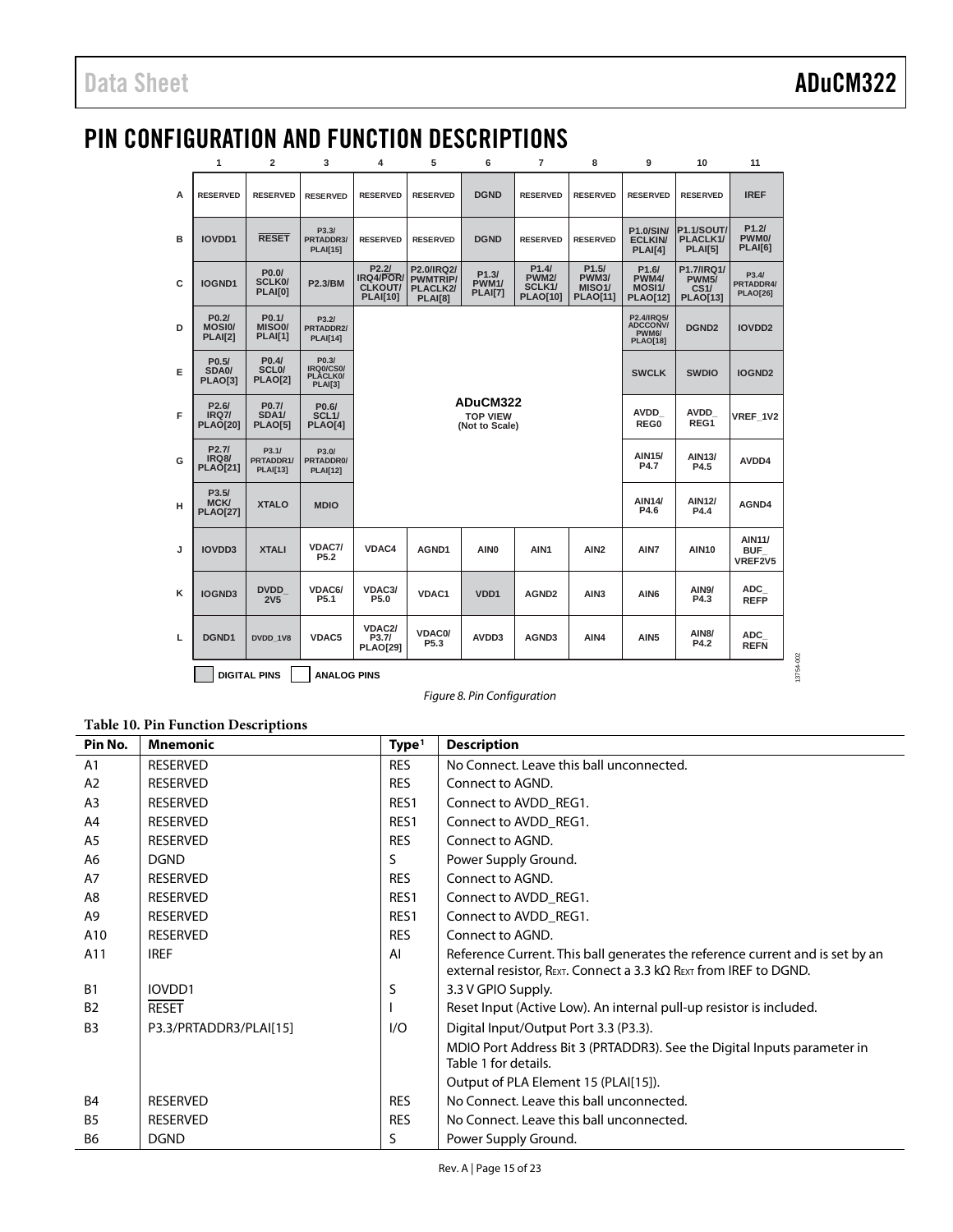| Pin No.        | <b>Mnemonic</b>                   | Type <sup>1</sup> | <b>Description</b>                                                                     |
|----------------|-----------------------------------|-------------------|----------------------------------------------------------------------------------------|
| <b>B7</b>      | <b>RESERVED</b>                   | <b>RES</b>        | No Connect. Leave this ball unconnected.                                               |
| B8             | <b>RESERVED</b>                   | <b>RES</b>        | No Connect. Leave this ball unconnected.                                               |
| B9             | P1.0/SIN/ECLKIN/PLAI[4]           | I/O               | Digital Input/Output Port 1.0 (P1.0).                                                  |
|                |                                   |                   | UART Input (SIN).                                                                      |
|                |                                   |                   | External Input Clock (ECLKIN).                                                         |
|                |                                   |                   | Input to PLA Element 4 (PLAI[4]).                                                      |
| <b>B10</b>     | P1.1/SOUT/PLACLK1/PLAI[5]         | I/O               | Digital Input/Output Port 1.1 (P1.1).                                                  |
|                |                                   |                   | UART Output (SOUT).                                                                    |
|                |                                   |                   | PLA Clock 1(PLACLK1).                                                                  |
|                |                                   |                   | Input to PLA Element 5 (PLAI[5]).                                                      |
| <b>B11</b>     | P1.2/PWM0/PLAI[6]                 | I/O               | Digital Input/Output Port 1.2 (P1.2).                                                  |
|                |                                   |                   | PWM Output 0 (PWM0).                                                                   |
|                |                                   |                   | Input to PLA Element 6 (PLAI[6]).                                                      |
| C1             | IOGND1                            | S                 | Ground for IOVDD1.                                                                     |
| C <sub>2</sub> | P0.0/SCLK0/PLAI[0]                | I/O               | Digital Input/Output Port 0.0 (P0.0).                                                  |
|                |                                   |                   | SPIO Clock (SCLKO).                                                                    |
|                |                                   |                   | Input to PLA Element 0 (PLAI[0]).                                                      |
| C <sub>3</sub> | P2.3/BM                           | I/O               | Digital Input/Output Port 2.3 (P2.3).                                                  |
|                |                                   |                   | Boot Mode (BM). This ball determines the start-up sequence after every reset.          |
|                |                                   |                   | Pull-up is enabled at power-up.                                                        |
| C <sub>4</sub> | P2.2/IRQ4/POR/CLKOUT/PLAI[10]     | I/O               | Digital Input/Output Port 2.2 (P2.2).                                                  |
|                |                                   |                   | External Interrupt 4 (IRQ4).                                                           |
|                |                                   |                   | Reset Output (POR). This ball function is an output and it is the default for Ball C4. |
|                |                                   |                   | Clock Output (CLKOUT).                                                                 |
|                |                                   |                   | Input to PLA Element 10 (PLAI[10]).                                                    |
| C <sub>5</sub> | P2.0/IRQ2/PWMTRIP/PLACLK2/PLAI[8] | I/O               | Digital Input/Output Port 2.0 (P2.0).                                                  |
|                |                                   |                   | External Interrupt 2 (IRQ2).                                                           |
|                |                                   |                   | PWM Trip (PWMTRIP).                                                                    |
|                |                                   |                   | PLA Input Clock 2 (PLACLK2).                                                           |
|                |                                   |                   | Input to PLA Element 8 (PLAI[8]).                                                      |
| C <sub>6</sub> | P1.3/PWM1/PLAI[7]                 | I/O               | Digital Input/Output Port 1.3 (P1.3).                                                  |
|                |                                   |                   | PWM Output 1 (PWM1).                                                                   |
|                |                                   |                   | Input to PLA Element 7 (PLAI[7]).                                                      |
| C7             | P1.4/PWM2/SCLK1/PLAO[10]          | I/O               | Digital Input/Output Port 1.4 (P1.4).                                                  |
|                |                                   |                   | PWM Output 2 (PWM2).                                                                   |
|                |                                   |                   | SPI1 Clock (SCLK1).                                                                    |
|                |                                   |                   | Output of PLA Element 10 (PLAO[10]).                                                   |
| C8             | P1.5/PWM3/MISO1/PLAO[11]          | I/O               | Digital Input/Output Port 1.5 (P1.5).                                                  |
|                |                                   |                   | PWM Output 3 (PWM3).                                                                   |
|                |                                   |                   | SPI1 Master In, Slave Out (MISO1).                                                     |
|                |                                   |                   | Output of PLA Element 11 (PLAO[11]).                                                   |
| C <sub>9</sub> | P1.6/PWM4/MOSI1/PLAO[12]          | I/O               | Digital Input/Output Port 1.6 (P1.6).                                                  |
|                |                                   |                   | PWM Output 4 (PWM4).                                                                   |
|                |                                   |                   | SPI1 Master Out, Slave Input (MOSI1).                                                  |
|                |                                   |                   |                                                                                        |
|                |                                   |                   | Output of PLA Element 12 (PLAO[12]).                                                   |
| C10            | P1.7/IRQ1/PWM5/CS1/PLAO[13]       | I/O               | Digital Input/Output Port 1.7 (P1.7).                                                  |
|                |                                   |                   | External Interrupt 1 (IRQ1).                                                           |
|                |                                   |                   | PWM Output 5 (PWM5).                                                                   |
|                |                                   |                   | SPI1 Chip Select 1 (CS1). When using SPI1, configure this ball as CS1.                 |
|                |                                   |                   | Output of PLA Element 13 (PLAO[13]).                                                   |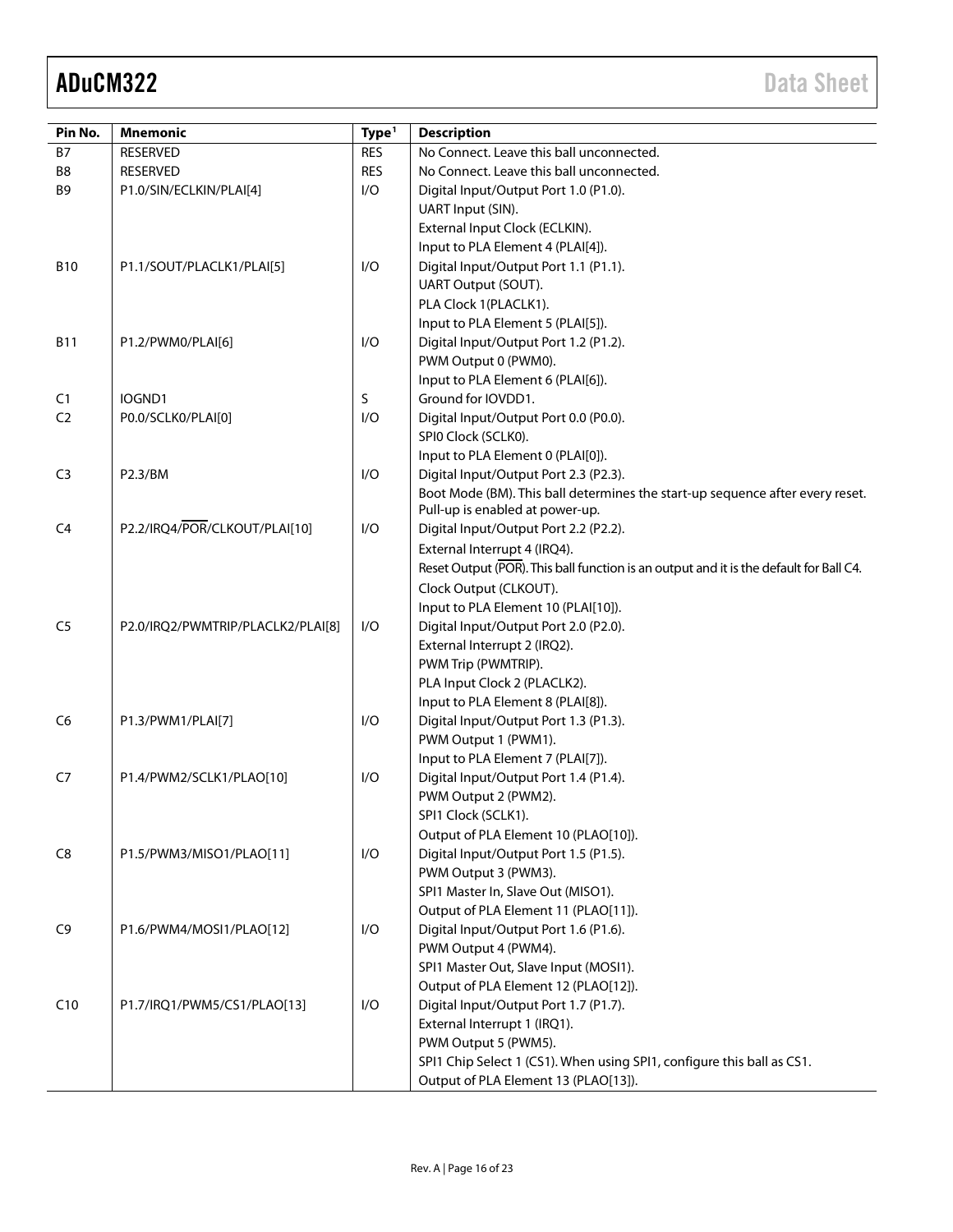| Pin No.         | <b>Mnemonic</b>                 | Type <sup>1</sup> | <b>Description</b>                                                              |
|-----------------|---------------------------------|-------------------|---------------------------------------------------------------------------------|
| C11             | P3.4/PRTADDR4/PLAO[26]          | I/O               | Digital Input/Output Port 3.4 (P3.4).                                           |
|                 |                                 |                   | MDIO Port Address Bit 4 (PRTADDR4). See the Digital Inputs parameter in         |
|                 |                                 |                   | Table 1 for details.                                                            |
|                 |                                 |                   | Output of PLA Element 26 (PLAO[26]).                                            |
| D <sub>1</sub>  | P0.2/MOSI0/PLAI[2]              | I/O               | Digital Input/Output Port 0.2 (P0.2).                                           |
|                 |                                 |                   | SPI0 Master Out, Slave In (MOSI0).                                              |
|                 |                                 |                   | Input to PLA Element 2 (PLAI[2]).                                               |
| D <sub>2</sub>  | P0.1/MISO0/PLAI[1]              | I/O               | Digital Input/Output Port 0.1 (P0.1).                                           |
|                 |                                 |                   | SPI0 Master In, Slave Out (MISO0).                                              |
|                 |                                 |                   | Input to PLA Element 1 (PLAI[1]).                                               |
| D <sub>3</sub>  | P3.2/PRTADDR2/PLAI[14]          | I/O               | Digital Input/Output Port 3.2 (P3.2).                                           |
|                 |                                 |                   | MDIO Port Address Bit 2 (PRTADDR2). See the Digital Inputs parameter in         |
|                 |                                 |                   | Table 1 for details.                                                            |
|                 |                                 |                   | Input to PLA Element 14 (PLAI[14]).                                             |
| D <sub>9</sub>  | P2.4/IRQ5/ADCCONV/PWM6/PLAO[18] | I/O               | Digital Input/Output Port 2.4 (P2.4).                                           |
|                 |                                 |                   | External Interrupt 5 (IRQ5).                                                    |
|                 |                                 |                   | External Input to Start ADC Conversions (ADCCONV).                              |
|                 |                                 |                   | PWM Output 6 (PWM6).                                                            |
|                 |                                 |                   | Output of PLA Element 18 (PLAO[18]).                                            |
| D <sub>10</sub> | DGND <sub>2</sub>               | S                 | Digital Ground 2. Connect to DGND1.                                             |
| D11             | IOVDD2                          | S                 | 3.3 V GPIO Supply.                                                              |
| E <sub>1</sub>  | P0.5/SDA0/PLAO[3]               | I/O               | Digital Input/Output Port 0.5 (P0.5).                                           |
|                 |                                 |                   | I <sup>2</sup> C0 Serial Data (SDA0).                                           |
|                 |                                 |                   | Output of PLA Element 3 (PLAO[3]).                                              |
| E <sub>2</sub>  | P0.4/SCL0/PLAO[2]               | I/O               | Digital Input/Output Port 0.4 (P0.4).                                           |
|                 |                                 |                   | I <sup>2</sup> C0 Serial Clock (SCL0).                                          |
|                 |                                 |                   | Output of PLA Element 2 (PLAO[2]).                                              |
| E <sub>3</sub>  | P0.3/IRQ0/CS0/PLACLK0/PLAI[3]   | I/O               | Digital Input/Output Port 0.3 (P0.3).                                           |
|                 |                                 |                   | External Interrupt 0 (IRQ0).                                                    |
|                 |                                 |                   | SPI0 Chip Select 0 (CS0). When using SPI0, configure this ball as CS0.          |
|                 |                                 |                   | PLA Clock 0 (PLACLK0).                                                          |
|                 |                                 |                   | Input to PLA Element 3 (PLAI[3]).                                               |
| E9              | <b>SWCLK</b>                    |                   | Serial Wire Debug Clock.                                                        |
| E10             | SWDIO                           | I/O               | Serial Wire Bidirectional Data.                                                 |
| E11             | IOGND <sub>2</sub>              | S                 | Ground for IOVDD2.                                                              |
| F <sub>1</sub>  | P2.6/IRQ7/PLAO[20]              | 1/O               | Digital Input/Output Port 2.6 (P2.6).                                           |
|                 |                                 |                   | External Interrupt 7 (IRQ7).                                                    |
|                 |                                 |                   | Output of PLA Element 20 (PLAO[20]).                                            |
| F <sub>2</sub>  | P0.7/SDA1/PLAO[5]               | I/O               | Digital Input/Output Port 0.7 (P0.7).                                           |
|                 |                                 |                   | I <sup>2</sup> C1 Serial Data (SDA1).                                           |
|                 |                                 |                   | Output of PLA Element 5 (PLAO[5]).                                              |
| F3              | P0.6/SCL1/PLAO[4]               | I/O               | Digital Input/Output Port 0.6 (P0.6).                                           |
|                 |                                 |                   | I <sup>2</sup> C1 Serial Clock (SCL1).                                          |
|                 |                                 |                   | Output of PLA Element 4 (PLAO[4]).                                              |
| F9              | AVDD_REG0                       | AO                | Analog Regulator 0 Supply. A 470 nF capacitor to AGND4 must be connected        |
|                 |                                 |                   | to this ball to stabilize the internal 2.5 V regulator that supplies the ADC.   |
| F10             | AVDD_REG1                       | AO                | Analog Regulator 1 Supply. Output of 2.5 V on-chip LDO regulator. A 470 nF      |
|                 |                                 |                   | capacitor to AGND4 must be connected to this ball.                              |
| F11             | VREF_1V2                        | S                 | 1.2 V Reference. This ball cannot be used to source current externally. Connect |
|                 |                                 |                   | VREF_1V2 to AGNDx via a 470 nF capacitor.                                       |
| G <sub>1</sub>  | P2.7/IRQ8/PLAO[21]              | I/O               | Digital Input/Output Port 2.7 (P2.7).                                           |
|                 |                                 |                   | External Interrupt 8 (IRQ8).                                                    |
|                 |                                 |                   | Output of PLA Element 21 (PLAO[21]).                                            |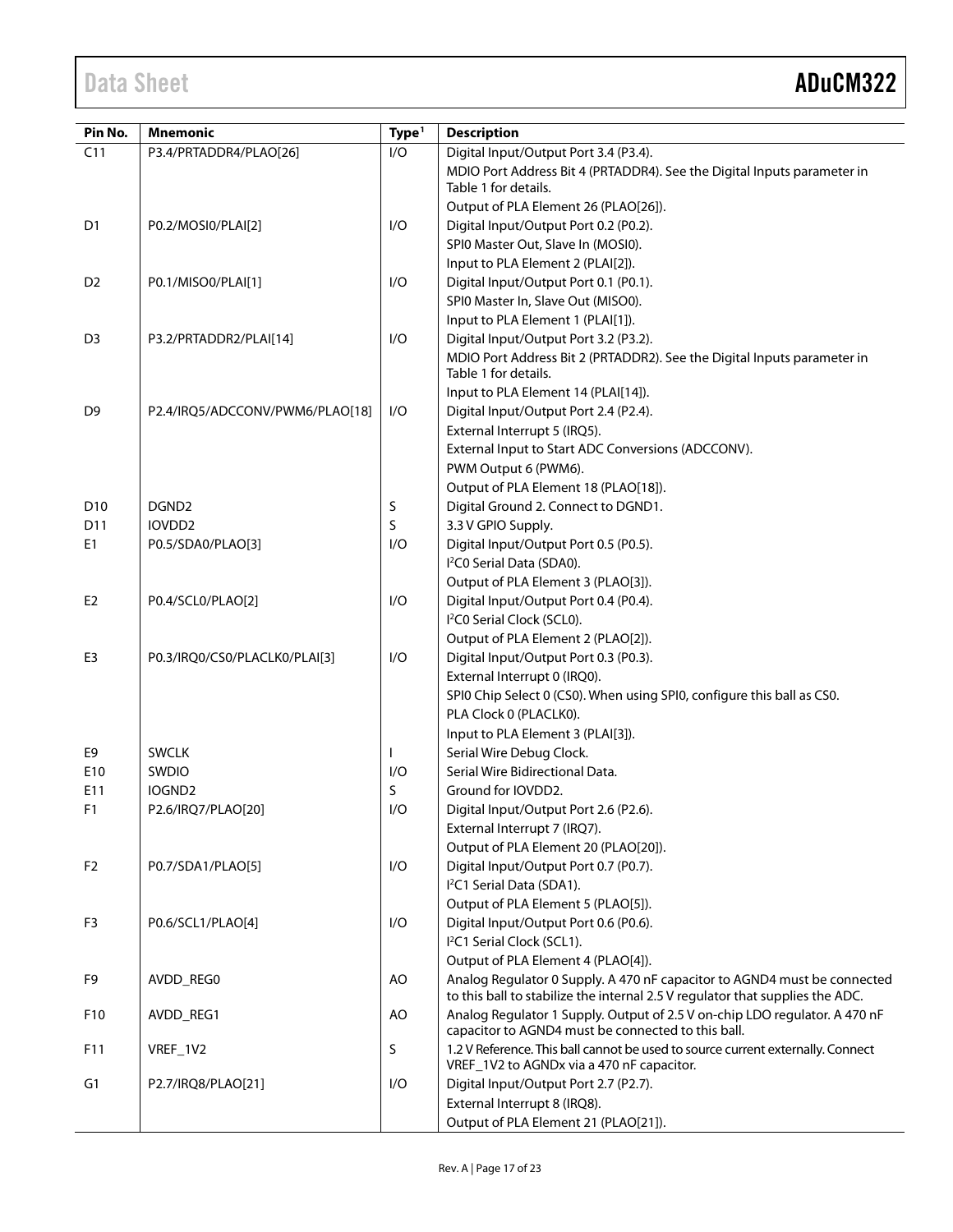| Pin No.         | <b>Mnemonic</b>           | Type <sup>1</sup> | <b>Description</b>                                                                                                                                                       |
|-----------------|---------------------------|-------------------|--------------------------------------------------------------------------------------------------------------------------------------------------------------------------|
| G <sub>2</sub>  | P3.1/PRTADDR1/PLAI[13]    | 1/O               | Digital Input/Output Port 3.1 (P3.1).                                                                                                                                    |
|                 |                           |                   | MDIO Port Address Bit 1 (PRTADDR1). See the Digital Inputs parameter in                                                                                                  |
|                 |                           |                   | Table 1 for details.                                                                                                                                                     |
|                 |                           |                   | Input to PLA Element 13 (PLAI[13]).                                                                                                                                      |
| G <sub>3</sub>  | P3.0/PRTADDR0/PLAI[12]    | I/O               | Digital Input/Output Port 3.0 (P3.0).                                                                                                                                    |
|                 |                           |                   | MDIO Port Address Bit 0 (PRTADDR0). See the Digital Inputs parameter in<br>Table 1 for details.                                                                          |
|                 |                           |                   | Input to PLA Element 12 (PLAI[12]).                                                                                                                                      |
| G9              | AIN15/P4.7                | AI/I/O            | Analog Input 15 (AIN15).                                                                                                                                                 |
|                 |                           |                   | Digital Input/Output Port 4.7 (P4.7).                                                                                                                                    |
| G10             | AIN13/P4.5                | AI/I/O            | Analog Input 13 (AIN13).                                                                                                                                                 |
|                 |                           |                   | Digital Input/Output Port 4.5 (P4.5).                                                                                                                                    |
| G11             | AVDD4                     | S                 | ADC Supply (3.3 V).                                                                                                                                                      |
| H1              | P3.5/MCK/PLAO[27]         | 1/O               | Digital Input/Output Port 3.5 (P3.5).                                                                                                                                    |
|                 |                           |                   | MDIO Clock (MCK). See the Digital Inputs parameter in Table 1 for more details.<br>Output of PLA Element 27 (PLAO[27]).                                                  |
| H <sub>2</sub>  | <b>XTALO</b>              | O                 | Output from the Crystal Oscillator Inverter. When not using an external<br>crystal, leave XTALO unconnected.                                                             |
| H <sub>3</sub>  | <b>MDIO</b>               | I/O               | MDIO Data.                                                                                                                                                               |
| H <sub>9</sub>  | AIN14/P4.6                | AI/I/O            | Analog Input 14 (AIN14).                                                                                                                                                 |
|                 |                           |                   | Digital Input/Output Port 4.6 (P4.6).                                                                                                                                    |
| H <sub>10</sub> | AIN12/P4.4                | AI/I/O            | Analog Input 12 (AIN12).                                                                                                                                                 |
|                 |                           |                   | Digital Input/Output Port 4.4 (P4.4).                                                                                                                                    |
| H <sub>11</sub> | AGND4                     | S                 | Ground for AVDD4, AVDD_REG0, and AVDD_REG1.                                                                                                                              |
| J1              | IOVDD3                    | S                 | 3.3 V GPIO Supply.                                                                                                                                                       |
| J2              | <b>XTALI</b>              |                   | Input to the Crystal Oscillator Inverter and Input to the Internal Clock                                                                                                 |
|                 |                           |                   | Generator Circuits. When not using an external crystal, connect XTALI to DGND.                                                                                           |
| J3              | <b>VDAC7/P5.2</b>         | AO/I/O            | Voltage DAC7 Output (VDAC7).                                                                                                                                             |
|                 |                           |                   | Digital Input/Output Port 5.2 (P5.2).                                                                                                                                    |
| J4              | VDAC4                     | AO                | Voltage DAC4 Output (VDAC4).                                                                                                                                             |
| J5              | AGND1<br>AIN <sub>0</sub> | S<br>AI           | Analog Ground for VDD1.                                                                                                                                                  |
| J6<br>J7        | AIN1                      | Al                | Analog Input 0.<br>Analog Input 1.                                                                                                                                       |
| J8              | AIN <sub>2</sub>          | AI                | Analog Input 2.                                                                                                                                                          |
| J9              | AIN7                      | AI                | Analog Input 7.                                                                                                                                                          |
| J10             | <b>AIN10</b>              | AI                | Analog Input 10.                                                                                                                                                         |
| J11             | AIN11/BUF_VREF2V5         | AI/AO             | Analog Input 11 (AIN11).                                                                                                                                                 |
|                 |                           |                   | Buffered 2.5 V Bias (BUF_VREF2V5). The maximum load is 1.2 mA. Connect<br>BUF_VREF2V5 to AGNDx via a 100 nF capacitor.                                                   |
| K1              | IOGND3                    | S                 | Ground for IOVDD3.                                                                                                                                                       |
| K <sub>2</sub>  | DVDD_2V5                  | AO                | 2.5 V Digital Supply. A 470 nF capacitor to IOGND3 must be connected to this<br>ball to stabilize the internal 2.5 V regulator that supplies the analog digital control. |
| K3              | VDAC6/P5.1                | AO/I/O            | Voltage DAC6 Output (VDAC6).                                                                                                                                             |
|                 |                           |                   | Digital Input/Output Port 5.1 (P5.1).                                                                                                                                    |
| K4              | <b>VDAC3/P5.0</b>         | AO/I/O            | Voltage DAC3 Output (VDAC3).                                                                                                                                             |
|                 |                           |                   | Digital Input/Output Port 5.0 (P5.0).                                                                                                                                    |
| K5              | VDAC1                     | AO                | Voltage DAC1 Output.                                                                                                                                                     |
| K6              | VDD1                      | S                 | 3.3 V Supply for Digital Die.                                                                                                                                            |
| K7              | AGND2                     | S                 | ESD Ground for Pad Ring.                                                                                                                                                 |
| K8              | AIN3                      | Al                | Analog Input 3.                                                                                                                                                          |
| K9              | AIN <sub>6</sub>          | Al                | Analog Input 6. AIN6 is also the positive input for the comparator.                                                                                                      |
| K10             | AIN9/P4.3                 | AI/I/O            | Analog Input 9 (AIN9).                                                                                                                                                   |
|                 |                           |                   | Digital Input/Output Port 4.3 (P4.3).                                                                                                                                    |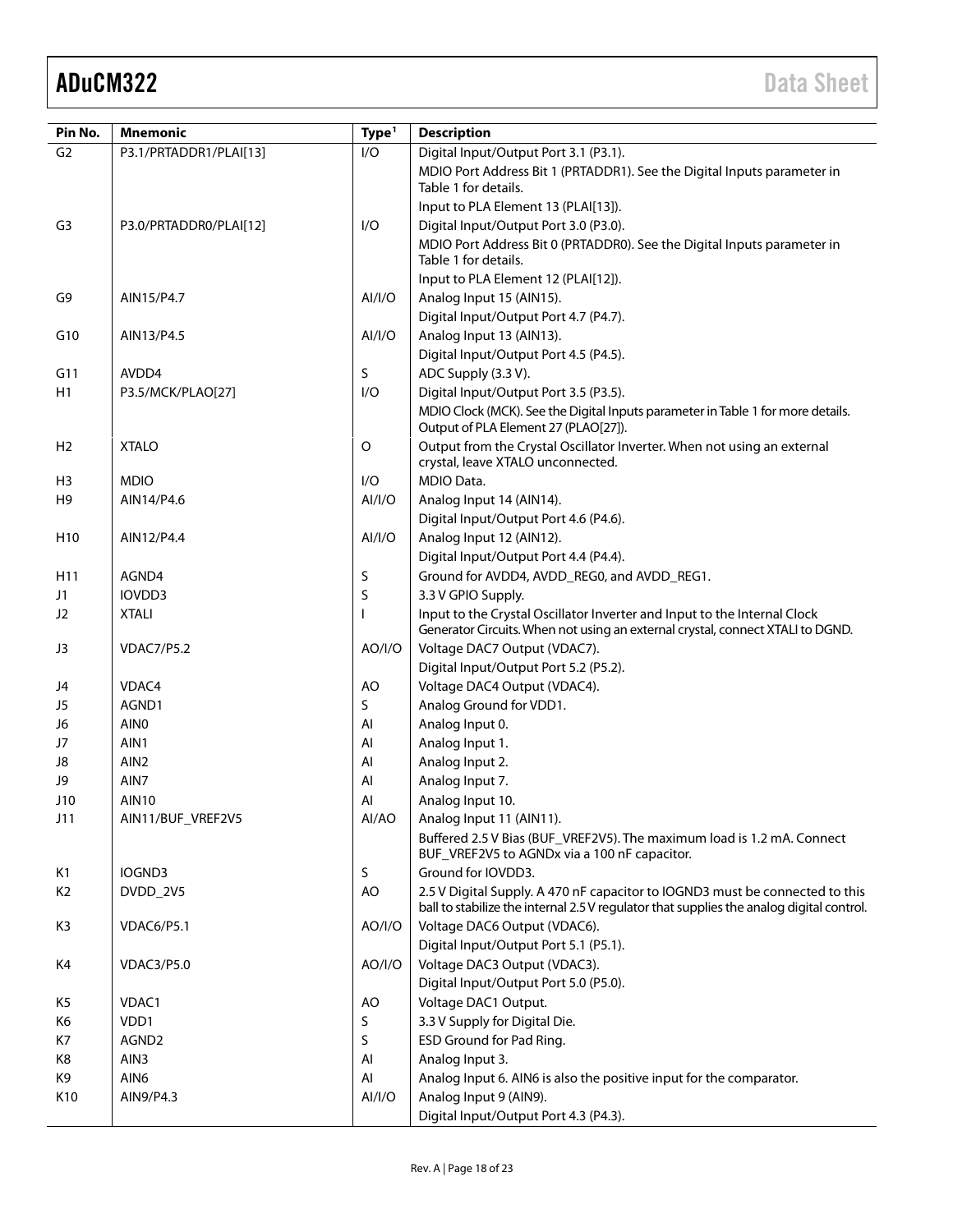<span id="page-18-0"></span>

| Pin No.         | <b>Mnemonic</b>     | Type <sup>1</sup> | <b>Description</b>                                                                                                                                                                           |
|-----------------|---------------------|-------------------|----------------------------------------------------------------------------------------------------------------------------------------------------------------------------------------------|
| K11             | ADC REFP            | AO/A              | Decoupling Capacitor Connection for ADC Reference Buffer. Connect this ball<br>to a 4.7 µF capacitor to the ADC_REFN ball. ADC_REFP can be overdriven by<br>an external reference.           |
| L1              | DGND1               | S                 | Digital Ground 1 for DVDD_1V8.                                                                                                                                                               |
| L <sub>2</sub>  | DVDD 1V8            | AO.               | 1.8 V Digital Supply. A 470 nF capacitor to DGND1 must be connected to this<br>ball to stabilize the internal 1.8 V regulator that supplies flash memory and<br>the ARM Cortex-M3 processor. |
| L <sub>3</sub>  | VDAC5               | AO                | Voltage DAC5 Output (VDAC5).                                                                                                                                                                 |
| L <sub>4</sub>  | VDAC2/P3.7/PLAO[29] | AO/I/O            | Voltage DAC2 Output (VDAC2).                                                                                                                                                                 |
|                 |                     |                   | Digital Input/Output Port 3.7 (P3.7).                                                                                                                                                        |
|                 |                     |                   | Output of PLA Element 29 (PLAO[29]).                                                                                                                                                         |
| L5              | VDAC0/P5.3          | AO/I/O            | Voltage DAC0 Output (VDAC0).                                                                                                                                                                 |
|                 |                     |                   | Digital Input/Output Port 5.3 (P5.3).                                                                                                                                                        |
| L <sub>6</sub>  | AVDD3               | S                 | VDAC Supply (3.3 V).                                                                                                                                                                         |
| L7              | AGND3               | S                 | Ground for AVDD3.                                                                                                                                                                            |
| L8              | AIN4                | Al                | Analog Input 4.                                                                                                                                                                              |
| L <sub>9</sub>  | AIN <sub>5</sub>    | AI                | Analog Input 5. AIN5 can be the negative input for the comparator.                                                                                                                           |
| L <sub>10</sub> | AIN8/P4.2           | AI/IO             | Analog Input 8 (AIN8).                                                                                                                                                                       |
|                 |                     |                   | Digital Input/Output Port 4.2 (P4.2).                                                                                                                                                        |
| L11             | ADC_REFN            | AO/A              | Decoupling Capacitor Connection for ADC Reference Buffer. Connect this ball<br>to AGND4.                                                                                                     |

<sup>1</sup> RES and RES1 are reserved, S is supply, AI is analog input, I is digital input, I/O is input/output, AO is analog output, and O is digital output.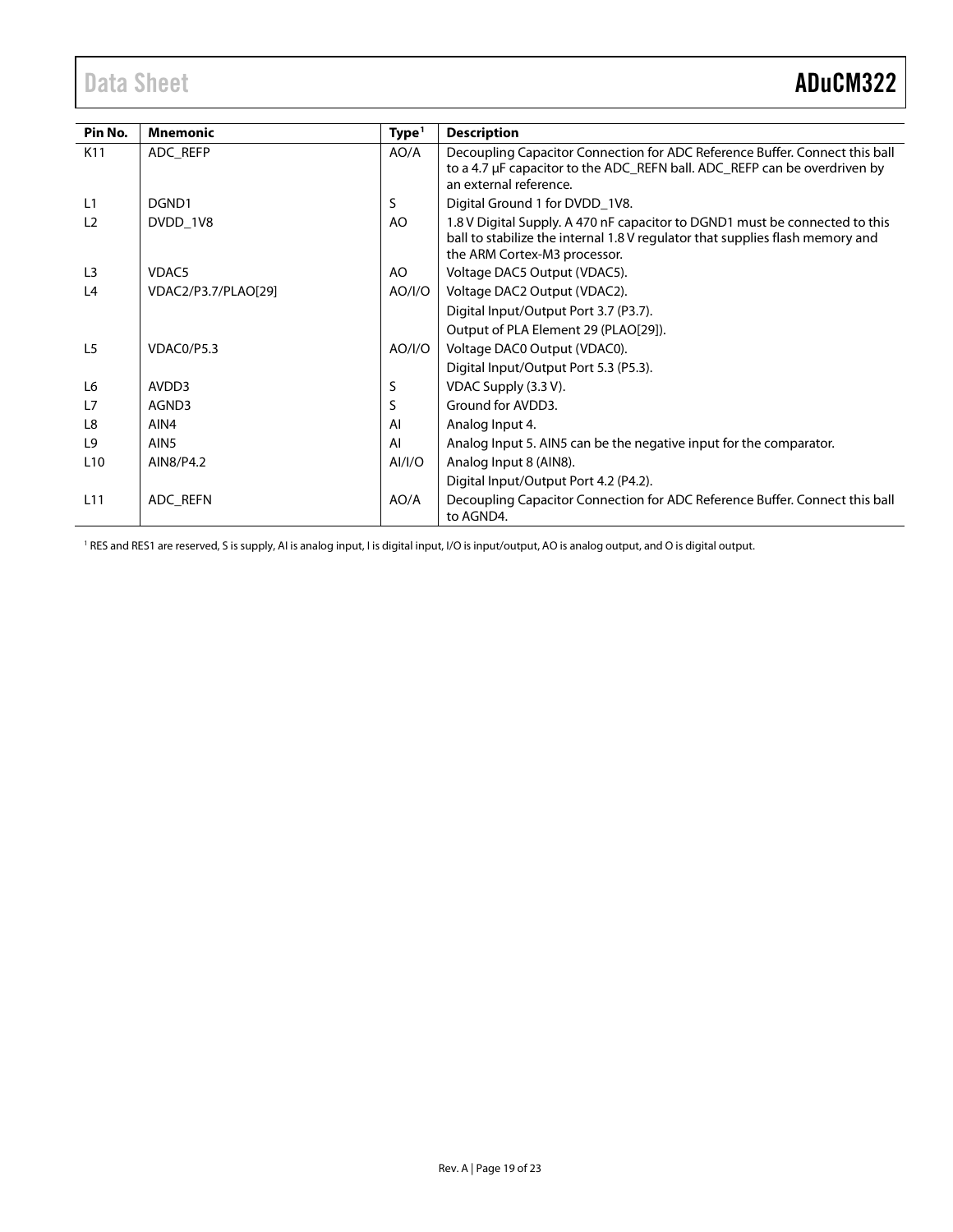13754-008

## <span id="page-19-0"></span>TYPICAL PERFORMANCE CHARACTERISTICS



<span id="page-19-2"></span>Figure 9. Temperature Measurement vs. Internal Temperature  $(V_{DD} = 3.3 V, 50 kSPS)$ 



<span id="page-19-3"></span>



Figure 11. Output Voltage vs. Load Current

<span id="page-19-4"></span>

<span id="page-19-1"></span>Figure 12. VDD1 Power-On Requirements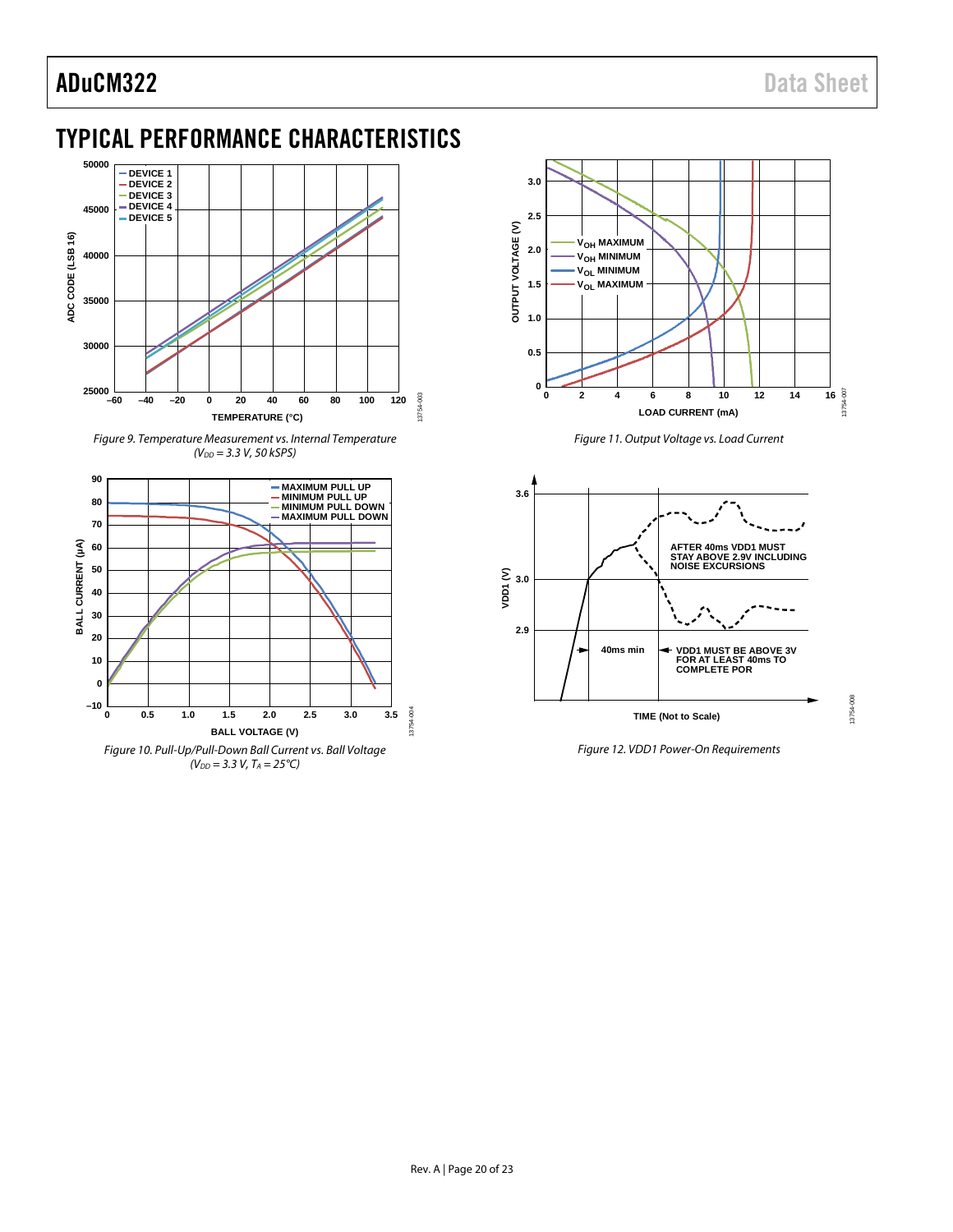## <span id="page-20-1"></span><span id="page-20-0"></span>APPLICATIONS INFORMATION **RECOMMENDED CIRCUIT AND COMPONENT VALUES**

[Figure 13](#page-21-0) shows a typical connection diagram for th[e ADuCM322.](http://www.analog.com/ADuCM322?doc=ADuCM322.pdf) 

Supplies and regulators must be adequately decoupled with capacitors connected between the AVDDx, DVDD\_x, AVDD\_ REGx, IOVDDx, and VDD1 balls and their associated GND balls (AGNDx, IOGNDx, and DGNDx)[. Table 10](#page-14-1) indicates which ground balls are paired with which supply balls.

There are four digital supply balls: IOVDD1, IOVDD2, IOVDD3, and VDD1. Decouple these balls with a 100 nF capacitor placed as near as possible to each of the four balls and their associated ground balls (IOGNDx and AGND1, respectively). In addition, place a 10 μF capacitor conveniently near to these balls.

Similarly, the analog supply balls, AVDD3 and AVDD4, each require a 100 nF capacitor placed as near as possible to each ball and its associated AGNDx ball, and place a 10 μF capacitor conveniently near to these balls.

The ADC reference requires a 4.7 μF capacitor placed between ADC\_REFP and ADC\_REFN and located as near as possible to each ball. ADC\_REFN must be connected directly to AGND4.

Th[e ADuCM322](http://www.analog.com/ADuCM322?doc=ADuCM322.pdf) contains four internal regulators. These regulators require external decoupling capacitors. The DVDD\_1V8 and DVDD\_2V5 balls each require a 470 nF capacitor to DGND1 and IOGND3, respectively. AVDD\_REG0 and AVDD\_REG1 each require a decoupling capacitor to AGND4. The AVDD\_REG1 output ball must be connected to Ball A3, Ball A4, Ball A8, and Ball A9.

Connect the IREF ball to DGND via a standard 3.3 k $\Omega$  resistor.

Take care in the layout to ensure that currents flowing from the ground end of each decoupling capacitor to its associated ground ball share as little track as possible with other ground currents on the printed circuit board.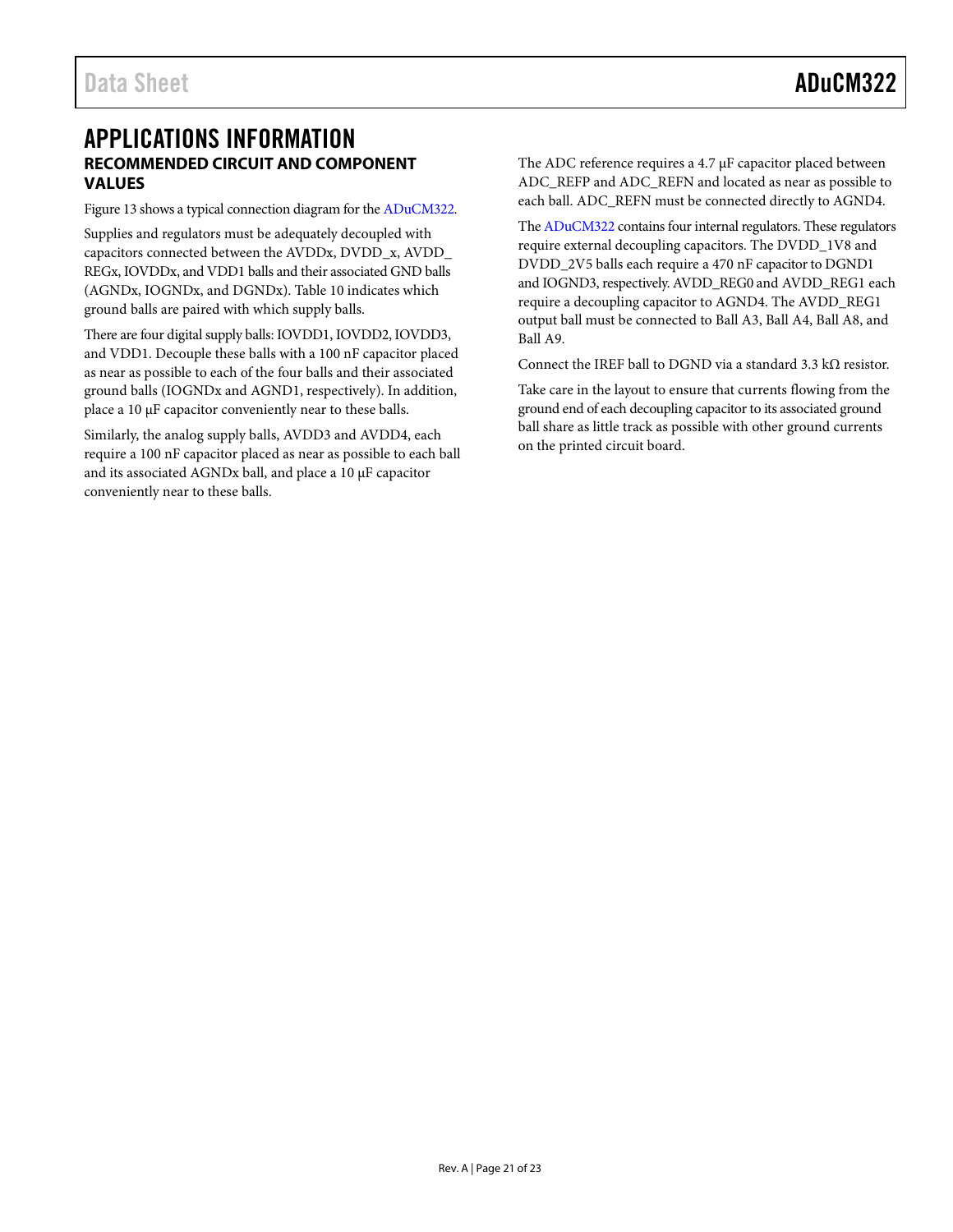

<span id="page-21-0"></span>*Figure 13. Recommended Circuit and Component Values*